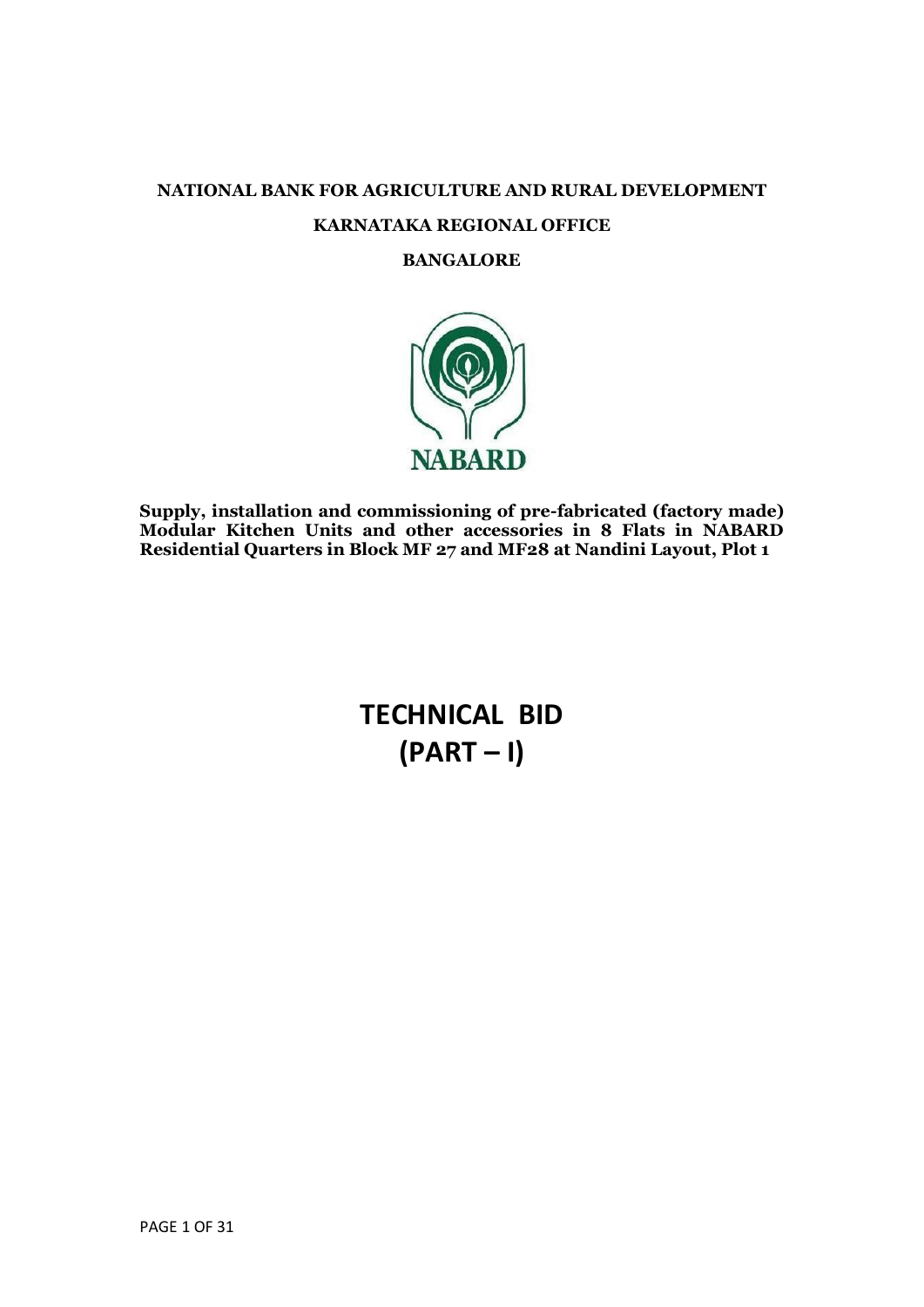## **INDEX**

| <b>S. No.</b>  | <b>DESCRIPTION</b>                          | PAGE NO.       |
|----------------|---------------------------------------------|----------------|
|                | PART-1 (TECHNICAL BID)                      |                |
| $\mathbf{1}$   | <b>SCHEDULE OF EVENTS</b>                   | 3              |
| $\overline{2}$ | <b>FORM OF TENDER</b>                       | $\overline{4}$ |
| 3              | TERMS AND CONDITIONS OF THE TENDER          | $\overline{7}$ |
| $\overline{4}$ | <b>LIST OF APPROVED MAKES - ANNEXURE A</b>  | 13             |
| 5              | VIRTUAL COMPLETION CERTIFICATE – ANNEXURE B | 14             |
|                | <b>INDEMNITY BOND - ANNEXURE C</b>          | 15             |
| $\overline{4}$ | FORM OF AGREEMENT - ANNEXURE D              | 19             |
| 5              | <b>INTEGRITY PACT ANNEXURE - E</b>          | 20             |
|                | <b>PART - 2 (FINANCIAL BID)</b>             |                |
| $\mathbf{1}$   | <b>PRICE BID</b>                            |                |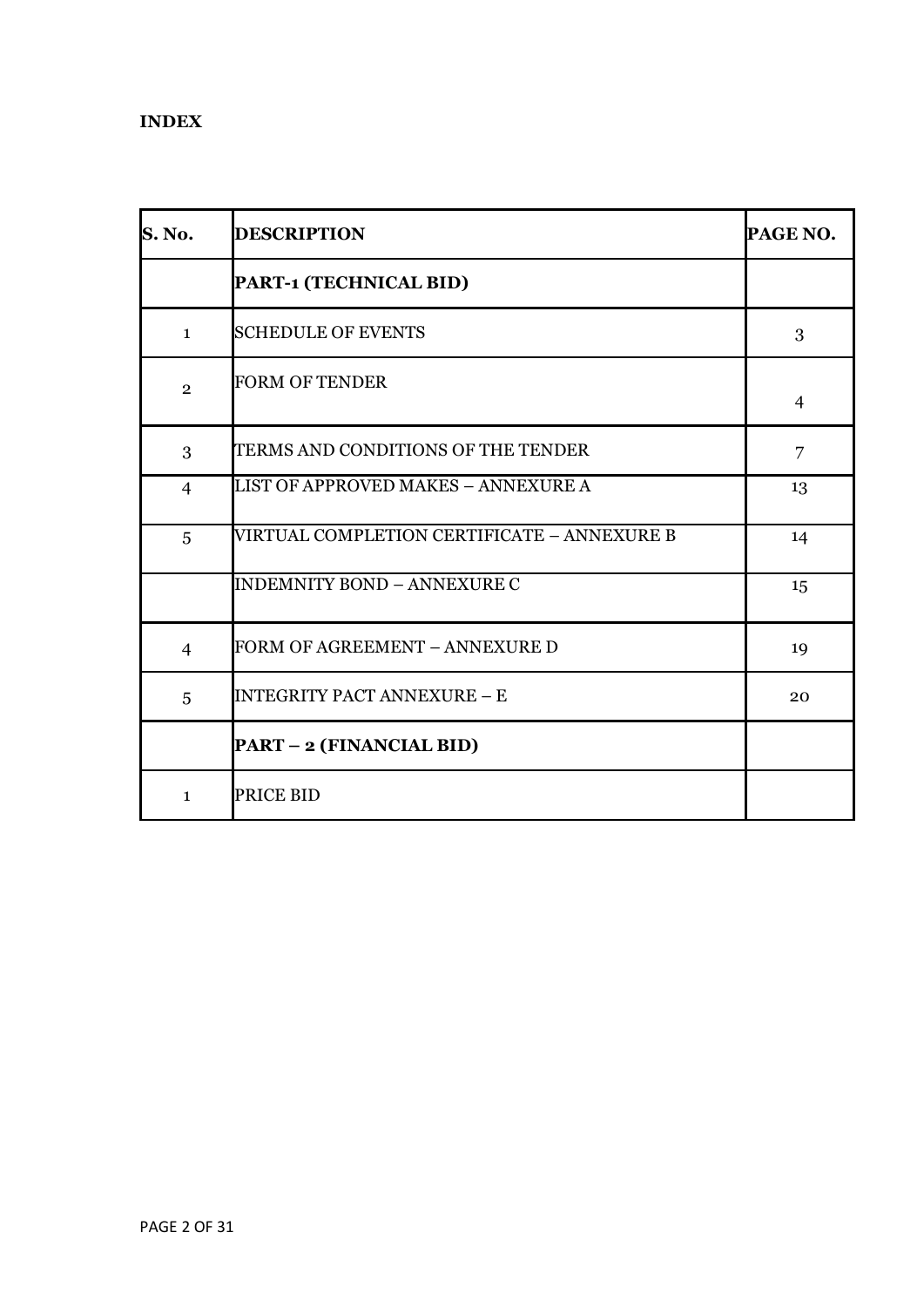|                                                                                | Bidding document can be downloaded<br>from<br>www.nabard.org and CPP Portal                                                                                                                                                                    |
|--------------------------------------------------------------------------------|------------------------------------------------------------------------------------------------------------------------------------------------------------------------------------------------------------------------------------------------|
| <b>Bid Document Availability</b>                                               | From: 29 April 2022                                                                                                                                                                                                                            |
|                                                                                | To: <b>09 May 2022</b>                                                                                                                                                                                                                         |
| <b>Pre-Bid meeting</b>                                                         | 11:00 hrs. on 04 May 2022                                                                                                                                                                                                                      |
|                                                                                | Last date of submission of Tender   Up to 10:30 hrs. on 09 May 2022                                                                                                                                                                            |
| <b>Opening of Technical Bids</b>                                               | 11:00 hrs. on 09 May 2022<br>Authorized representatives of vendors may be present<br>during opening of the Technical Bids. However,<br>Technical Bids would be opened even in the<br>absence of any or all of the vendor's<br>representatives. |
| <b>Opening of Price Bids</b>                                                   | <b>Price Bid will be opened on same day or</b> a<br>subsequent date, which will be communicated to the<br>bidders who qualify the Eligibility Criteria and<br>Technical Evaluation.                                                            |
| <b>Contact Details:</b><br>Address for Communication And<br>submission of bid. | NABARD, Karnataka Regional Office, Department of<br>Premises, Security and Protocol,<br>46, NABARD Towers, Kempegowda Rd, Bengaluru,<br>Karnataka 560009                                                                                       |

## **A. SCHEDULE OF EVENTS**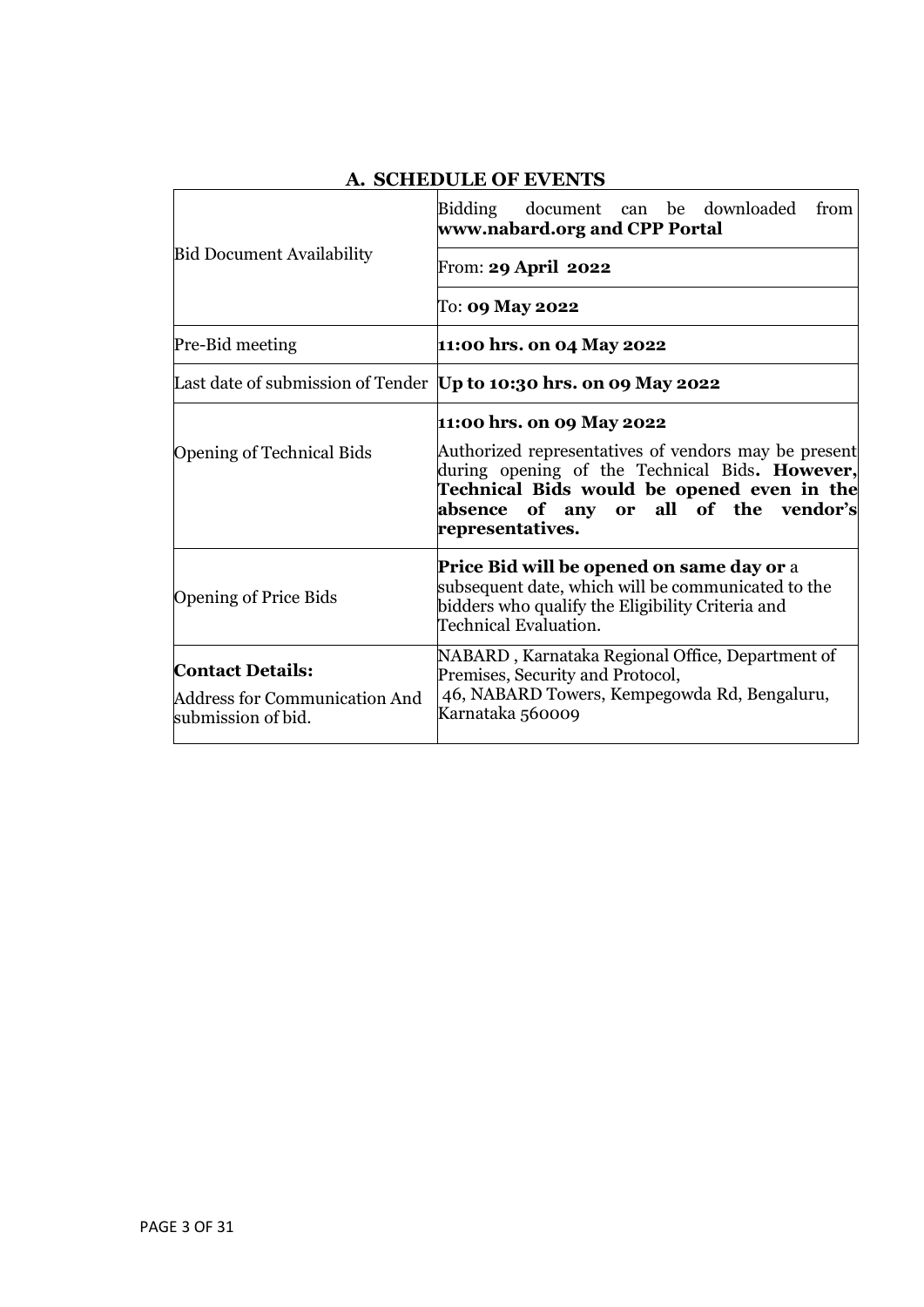## **B.FORM OF TENDER**

#### **The Chief General Manager**

National Bank for Agriculture and Rural Development NABARD TOWER 46 K G Road BENGALURU - 560009

Dear Sir,

#### **Supply, installation and commissioning of pre-fabricated (factory made) Modular Kitchen Units and other accessories in 8 Flats in NABARD Residential Quarters in Block MF 27 and MF28 at Nandini Layout, Plot 1**

- 1. Having examined the tender document relating to the works specified in the Memorandum hereinafter set out, having visited and examined the site of the works specified in the said Memorandum and having acquired the requisite information relating thereto as affecting the tender, I/We hereby offer to execute the works specified in the said Memorandum within the time specified, at the rates mentioned in the Price Bid; in all respects of the tender and with such materials as are provided for, in accordance with such conditions in so far as they may be applicable.
- **2.** MEMORANDUM

| S.<br>No.    | <b>Subject</b>                                      | <b>Specification</b>                                                                                                                                                                                                                                                                                                       |
|--------------|-----------------------------------------------------|----------------------------------------------------------------------------------------------------------------------------------------------------------------------------------------------------------------------------------------------------------------------------------------------------------------------------|
| a            | Description of<br>work                              | Tender for Supply, installation and commissioning of pre-<br>fabricated (factory made) Modular Kitchen Units and other<br>accessories in 8 Flats in NABARD Residential Quarters in Block MF<br>27 and MF28 at Nandini Layout, Plot 1, Bengaluru                                                                            |
| $\mathsf{C}$ | Time allowed<br>for<br>completion of<br>the<br>work | The time allowed for completion of total project is 2 weeks<br>reckoned from the 2 <sup>nd</sup> day of the date of issue of work order.<br>However, the time allowed for installation of modular kitchen units<br>in a single flat is 7 days only from the date of handing over the<br>kitchen for installation of units. |
| d            | Retention<br>Money<br>Deposit<br>(RMD)              | 5% of the gross value quoted for entire work.                                                                                                                                                                                                                                                                              |

3. Should this tender be accepted, I/We hereby agree to abide by and fulfill the terms and provisions or the said Conditions of the tender annexed hereto in so far as they may be applicable in the said tender conditions.

Our Banker's are :

- i) ……………………………. Bank, ……………………….. Branch, …………………….., Mumbai
- ii) ……………………………. Bank, ……………………….. Branch, …………………….., Mumbai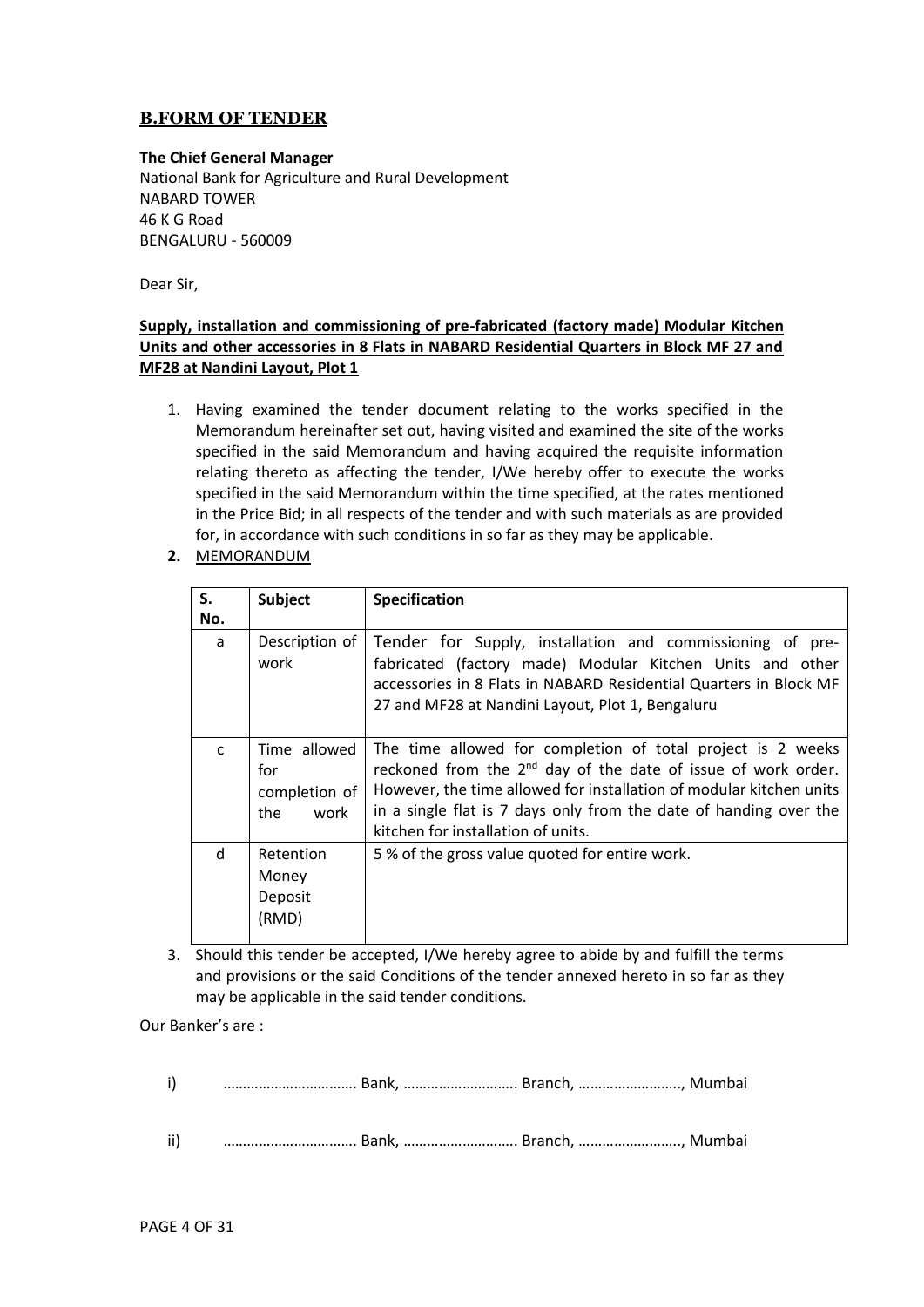- iii) Type of account : Savings / Current account
- iv) Bank Account No.
- v) IFS code of Bank and branch

The names of partners of our firm are :

i)

ii)

iii)

Name of the partner of the firm Authorized to sign:

OR Name or person having Power of Attorney / Authorisation letter to sign the contract

Yours faithfully,

Signature of Tenderer with stamp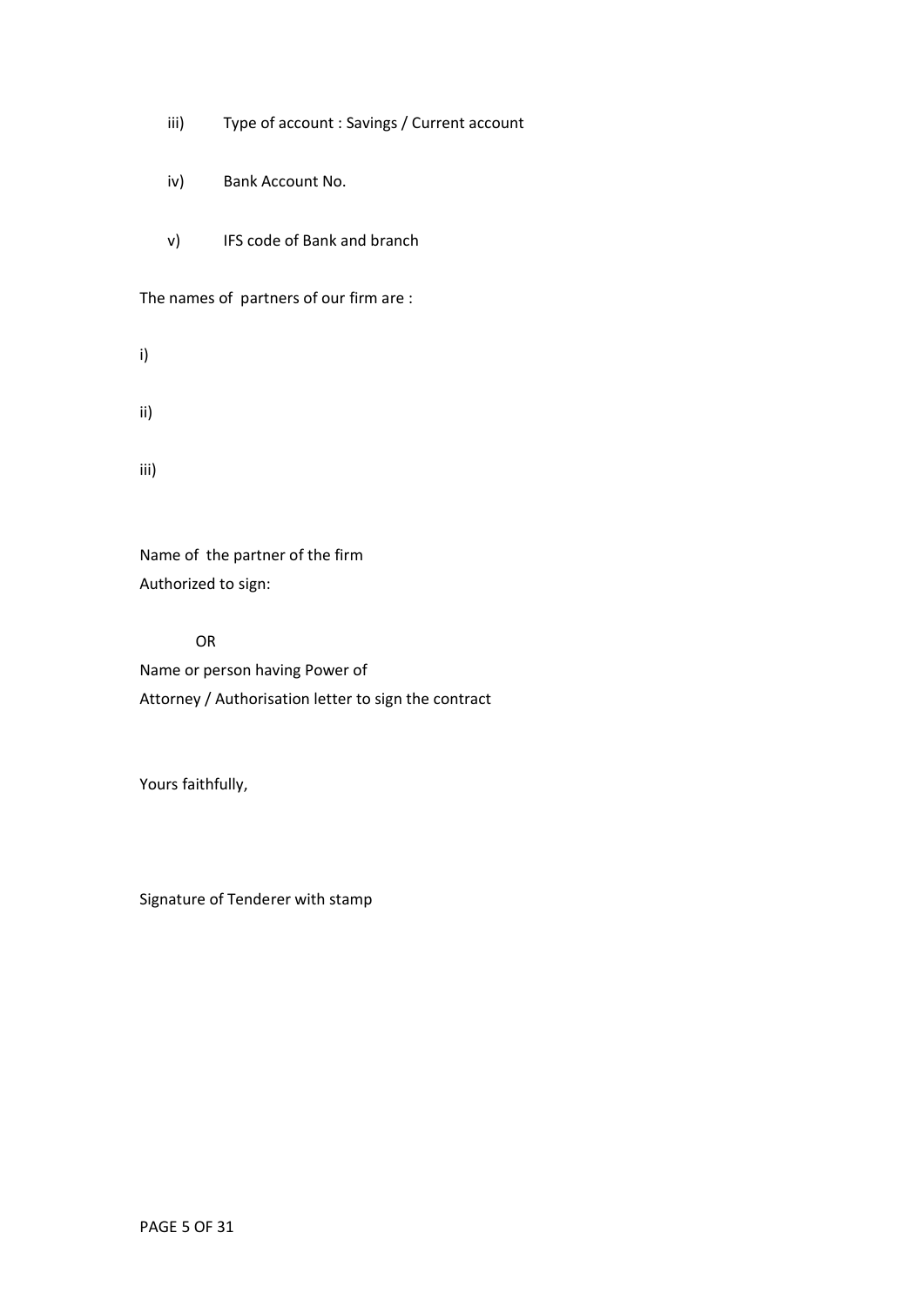## **C.TERMS AND CONDITION OF TENDER/QUOTATION**

1. Quoted rate shall be workable and inclusive of all material and labour cost as well as prevailing taxes, levies, excise duty, service tax, local taxes etc., all complete. Nothing extra will be paid over and above the rates quoted by the contractor on this account. The National Bank will deduct tax at source as per relevant rules in force. Electricity & water, if required, will be provided by the Bank free of cost at the mentioned work site/s. The contractor has to arrange the tapping points at its cost in consultation with Banks officials.

2. All the rates must be quoted in figure for each of the item, neatly and all the corrections shall be initialed. No conditional rebate will be accepted. If on check, differences are observed between the rates given by the Contractor in words and figures or in the amount worked out by him, the following procedure shall be followed:

a. When there is a difference between the rates in figures and in words the rates which corresponds to the amounts worked out by the Contractor shall be taken as correct.

b. When the amount of an item is not worked out by the Contractor or it does not correspond with the rate written either in figures or in words, then the rate quoted by the Contractor in words shall be taken as correct.

c. When the rates quoted by the Contractor in figures and in words tallies, but the amount is not worked out correctly, the rate quoted by the Contractor shall be taken as correct and not the amount.

3. The contractor must acquaint himself with the site condition before quoting his rates and carrying out the work.

- 4. The Contractor should have valid License relating to his Contract and the workmen employed by the Contractor should also have the valid License and/or experience in their trade.
- 5. The Contractor should arrange to obtain necessary insurance cover (Workmen compensation policy) for his employees at his cost and should be responsible for the safety of persons, employed by him.
- 6. All the Standard Conditions of the Contract shall be binding on the parties as per Indian Contract Act and prevailing Rules.
- 7. The Contractor shall comply with the provisions of Contract, Labour (Regulation & Abolition) Act, 1970, Minimum Wages Act and all other Labour Laws and other Statutory Regulations (both Central and State) that may be enforced from time to time by the appropriate authorities. NABARD shall not be held responsible for any penalty on failure of the any Labour Regulations. NABARD shall have the power to inspect the Wage Register and for physical verification of salary paid to the staff with reference to any records of the Contractor and to insist the Contractor to comply with Laws.

8. The quantities mentioned in schedule of quantities are only tentative and may vary to any extent. Some of the items of work may not be executed at all and some may be partially executed at the sole discretion of NABARD. The contractor shall not have any claim on account of variation.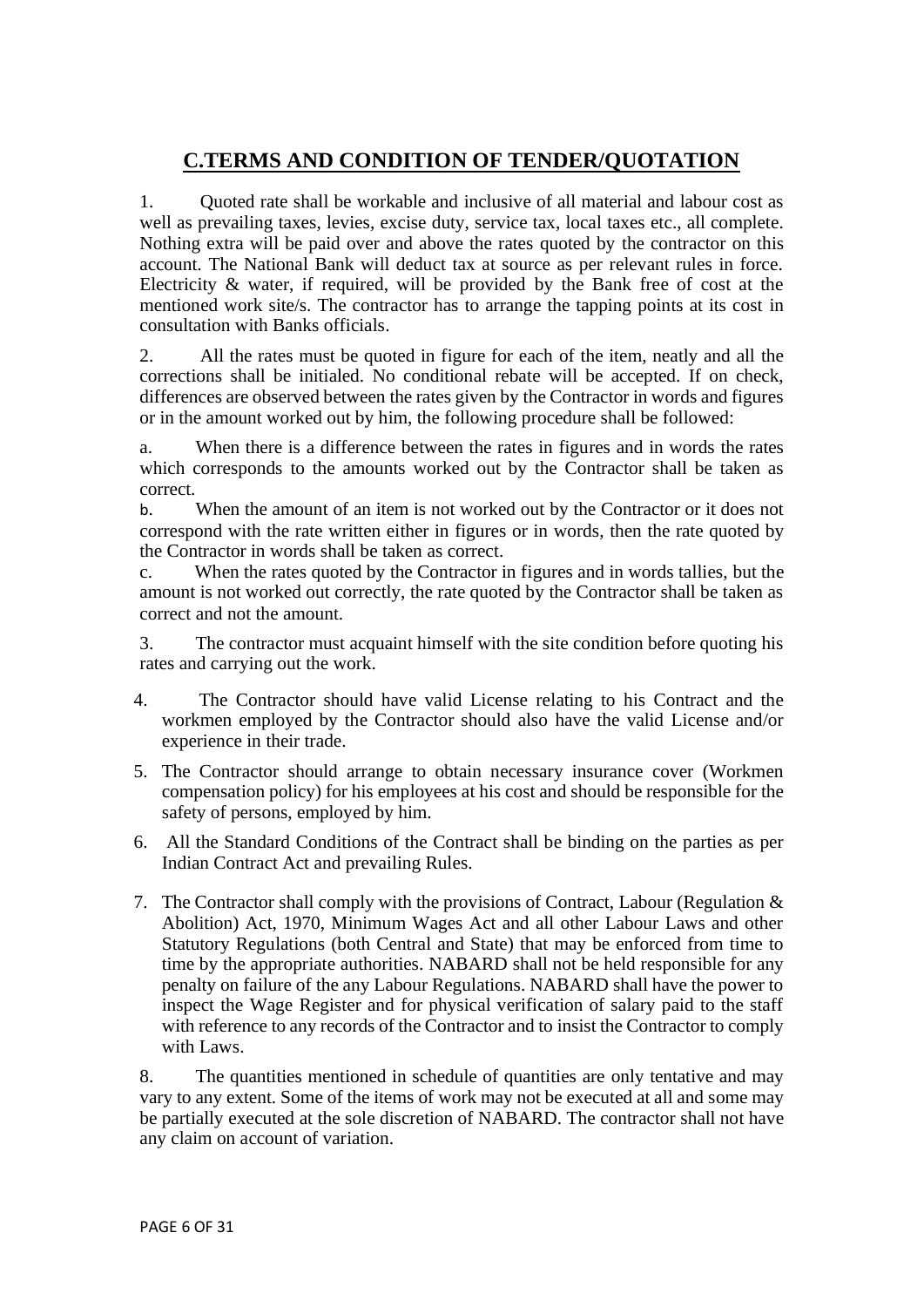9. The rate of additional items / non-tendered items (if considered necessary during the execution of work will also have to be undertaken) will be worked out on the basis of rates quoted for similar items in the contract wherever existing. If similar items are not available, the rates for such items will be derived as per standard method of rate analysis based on prevalent fair price of labour, material and other components as required with 15% towards contractor's profit and overheads plus applicable tax. In such cases, contractor shall submit the documents supporting the price his rate analysis along with all relevant supporting market rates list / vouchers for consideration of the Bank.

10. In case the contractor is constrained to substitute/ variate in the material specifications on account of non-availability of the same in the market or long delivery time, he/they must obtain the approval for any such substitution/variation from Bank. For variate/substitute item, Bank will make the suitable deduction/additional payment on the basis of difference in the cost of item specified in tender and substituted item or proportionate cost in case of variation in size plus 15 % towards contractor's profit and overheads from the quoted rate. In such cases, contractor shall submit the documents supporting the cost of the material purchased and quotation of the material specified in the tender for consideration of the Bank.

11. No escalation on the rates of any items shall be considered by the Bank after finalisation and award of contract.

12. All work shall be carried out as per latest CPWD specifications or procedure for electrical work and materials conform to relevant BIS codes where mentioned. The coeff. for painting works will be taken as stated in tender or as per CPWD specifications. Samples of materials or brand wherever required shall have to be got approved by Bank before actual use in the work.

13. The contractor will make temporary arrangements at the site at his cost for storage space. All material required for proper completion of work shall be arranged by the contractors. The contractor will take all the steps to ensure the safety of labour, persons and NABARD property. The contractor will maintain a First Aid Box at site.

14. All work must be completed within 2 weeks which shall be reckoned from the 2nd day of the date of issue of work order. Delay in the completion of work will attract liquidated damage @ 0.25 % of contract value per week, which may be to the maximum of 5% of the value of contract. For delay beyond control of contractor, no liquidated damage will be imposed. Contractor will submit the main reasons for the delay for consideration of Bank, in case of delay in completion of work. Extension of time will be considered on the written request by the contractor.

15. After satisfactory completion of the work, payment shall be made on accepted rates on the basis of actual measurement of work done at site.

16. The work must be carried out without causing any damage to the Bank's and other's property. The Contractor shall be fully responsible and shall compensate NABARD in the event of any damage to men or material, injury / damage or death as the case may be, caused directly or indirectly due to the negligence of the Contractor or his agents and / or his employees, or workmen. The decision of NABARD in this regard shall be final and binding. For this, the contractor shall indemnify NABARD against any losses as per format given at **Annexure D** on Rs.100/- non judicial stamp paper**.**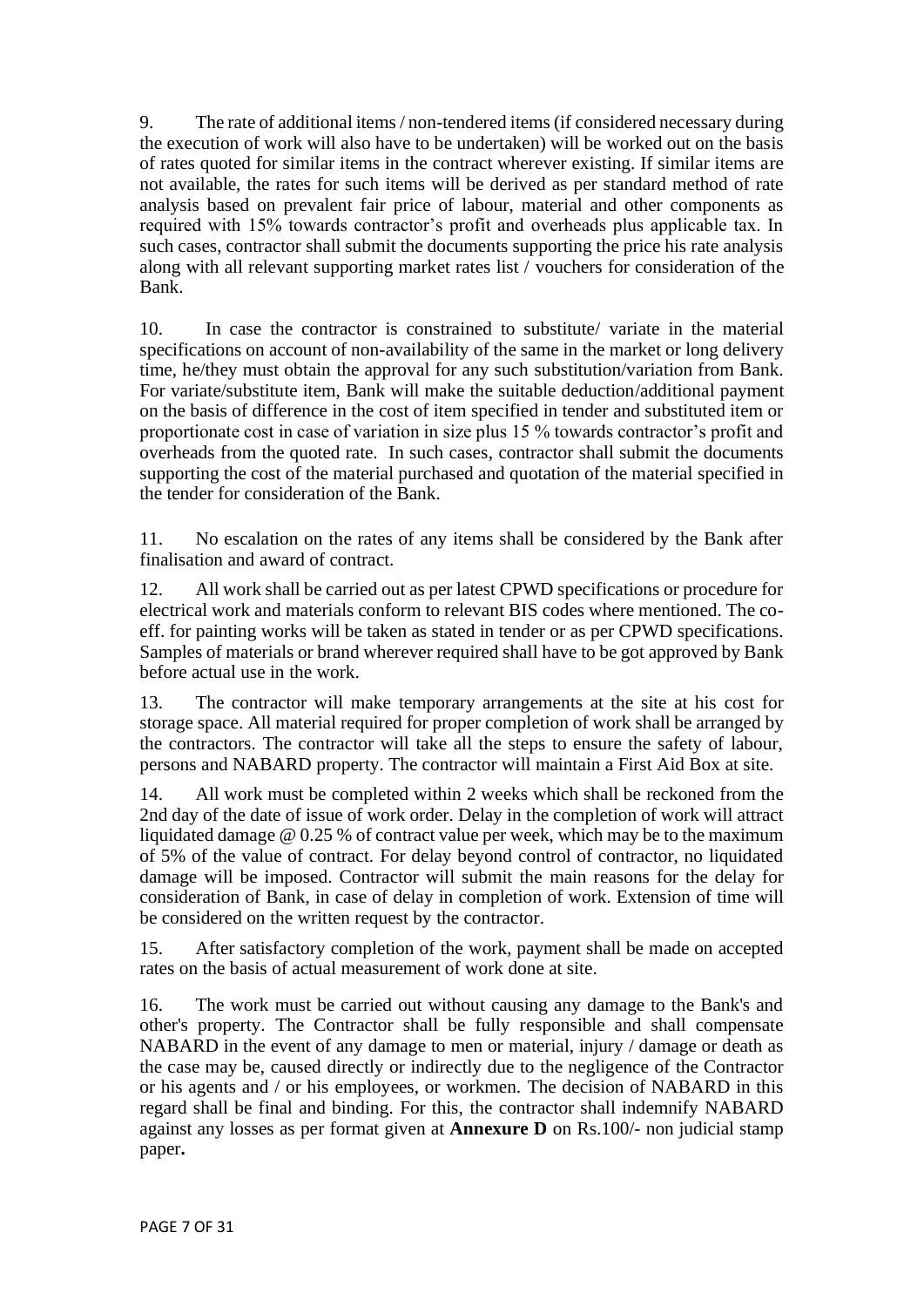18. Security Deposit / Retention money deposit shall be deducted @ 5% of the gross value of amount quoted shall be refunded after expiry of defects liability period of one year after the date of virtual completion of the work. No interest will be paid on Security Deposit/ Retention Money. No moblisation advance will be given to contractor.

19. The tenderer will initial each page of the documents with their seal in token of their having fully understood the contents of tender/quotation for the work.

21. The tender shall be submitted in sealed cover with complete super-subscribed "Tender for Supply, installation and commissioning of pre-fabricated (factory made) Modular Kitchen Units and other accessories in 8 Flats in NABARD Residential Quarters in Block MF 27 and MF28 at Nandini Layout, Plot 1, Bengaluru" *( in two envelopes as technical & price bid and both are put up in one main envelope )*, so as to reach the office of "The Chief General Manager, National Bank for Agriculture and Rural Development,NABARD TOWER,46 K G Road, BENGALURU – 560009" by 10:30 AM on or before 09 May 2022. In case, the last date of submission is holiday, the next working day will be last date of submission. The technical bid will be opened at 11:00 AM on 09 May 2022 in the presence of representative of contractors, if they choose so. The price bids will be opened for the eligible tenderers subsequently.

22. National Bank (NABARD) reserves the right to reject any or all tenders/ quotes.

23. The contractor will take the necessary permissions from the municipal/statutory authorities for execution of the work. The bank will provide the necessary documents & letters for submission and reimburse the submitted fee on the basis of receipts.

24. The agreement will be made on a non-judicial stamp paper of Rs. 200/- as per the given format at the contractors cost.

25. Any act of indiscipline / misconduct / theft / pilferage on the part of any employee engaged by the Contractor resulting in any loss to NABARD in kind or cash will be viewed seriously and NABARD will have the right to claim damages or levy fine and / or terminate the Contract forthwith, if necessary.

25. If any dispute arises on any matter concerning this Contract, the decision of NABARD shall be final and binding.

26. The Contractor shall not directly or indirectly transfer, assign or sublet the Contract or any part of it, without written permission of NABARD.

27. Any discrepancy in settlement bills may be brought to Bank's notice within seven (7) working days of date of crediting of the settled amount by NEFT to the contractor's  $a/c$  being maintained with NABARD. After the  $7<sup>th</sup>$  day, no correspondence in this regard shall be entertained.

28. The contractor will clear the site by removing the debris, and balance materials from the site. The certification in this regard shall be taken from the ACT and shall be attached with the Final Bill.

Should this quotation be accepted, I hereby agree to execute the said work at the respective rates mentioned in the schedule of quantities and abide by terms and conditions contained in the above paras. The acceptance of NABARD's work order by me will be treated as Agreement for the said work.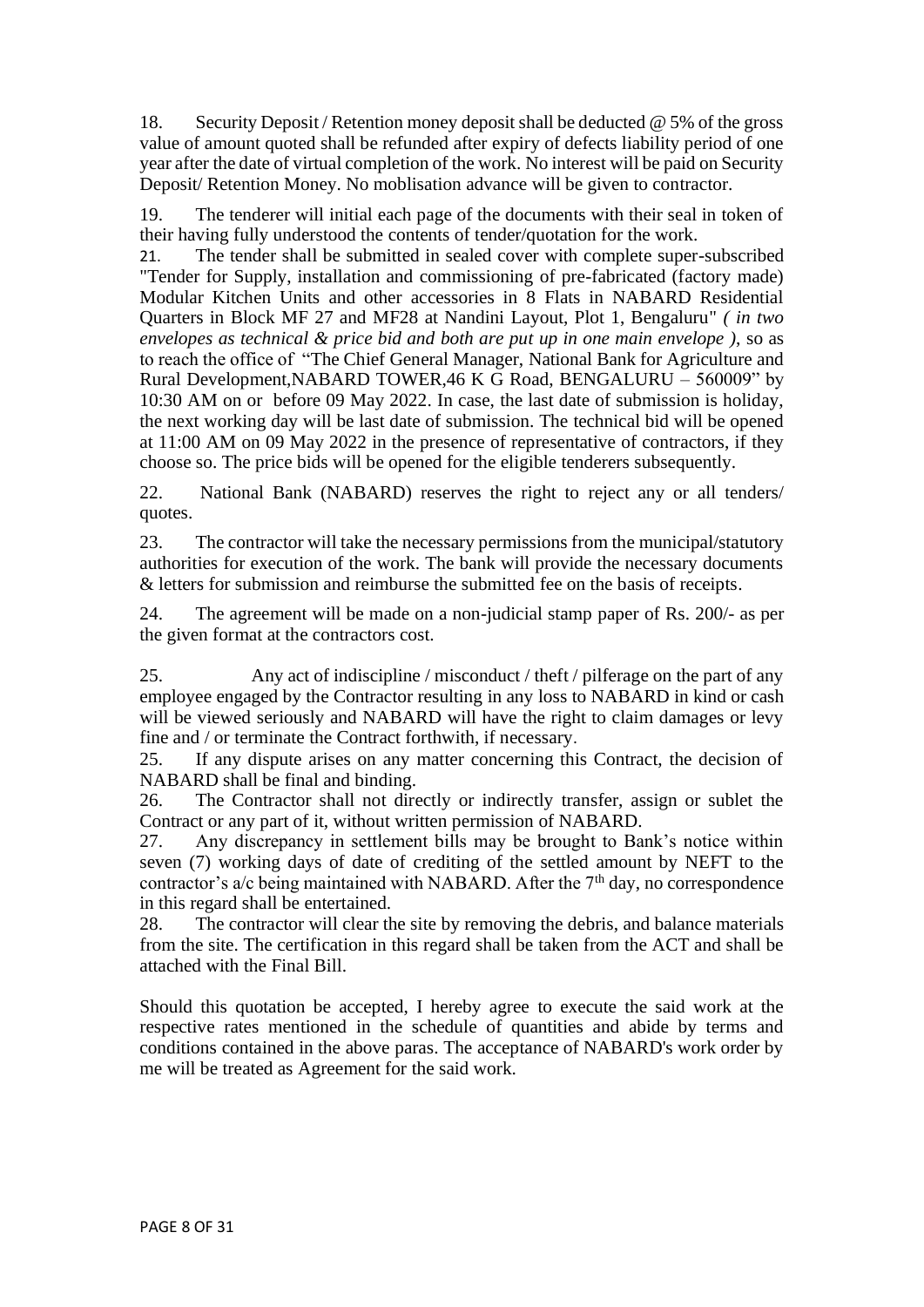Date:

Place: (Sign. of Contractor ) ( Seal of contractor) mentioning address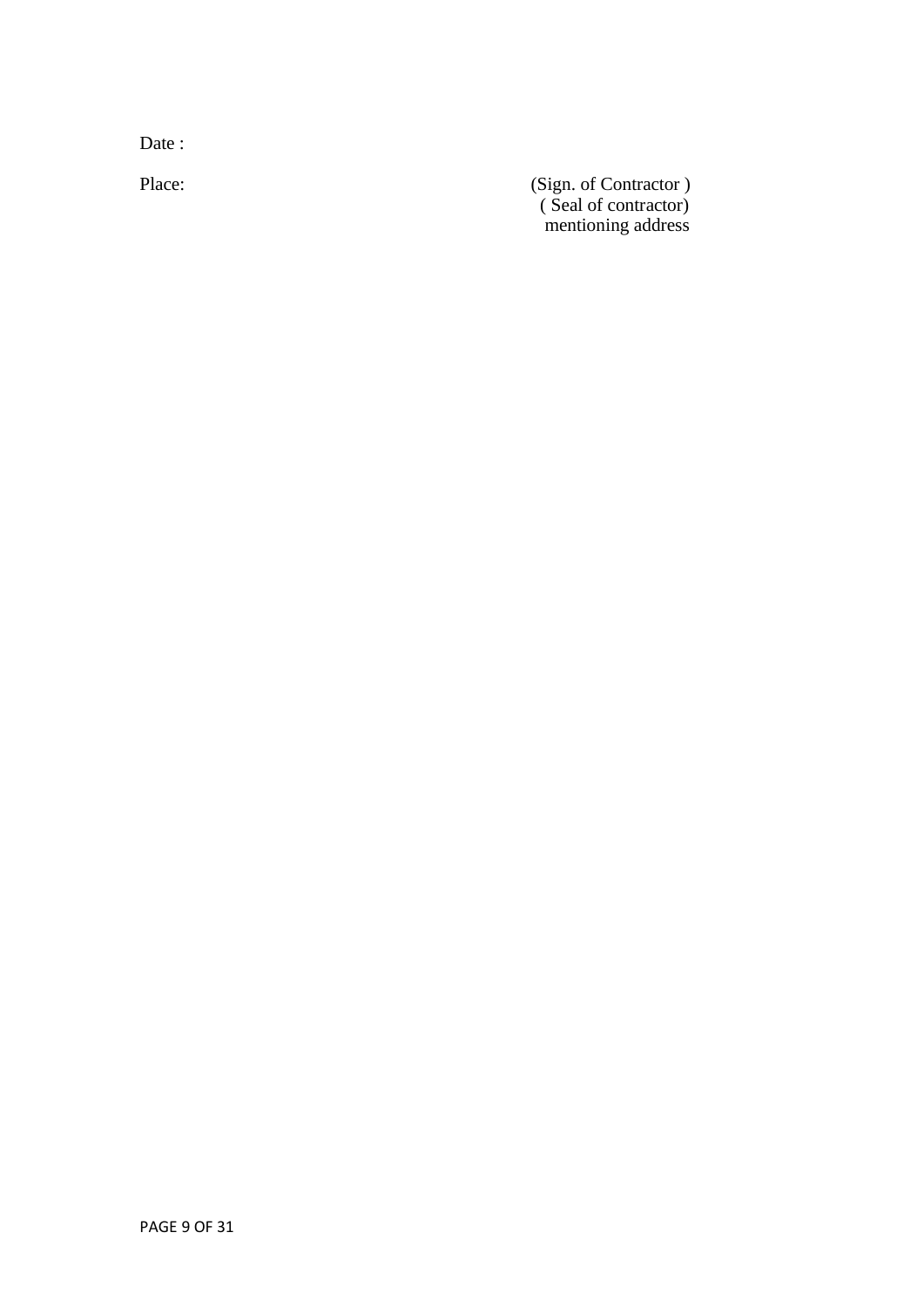#### **SPECIFICATIONS**

The following specifications have to be complied by the contractor/firm/agencies:

**1.** Materials shall be of the best approved quality obtainable and they shall comply with the respective IS specifications (for those materials covered by BIS) .Samples of all materials shall be got approved before placing an order and the approved sample shall be deposited in the Bank.

**2.** Plywood used in the work shall conform to IS 710.

**3.** The contractor has to arrange for factory visit for Bank's Engineer to ensure the compliance of tender specifications, if required.

**4.** All joints between plywood shall be with male and female type non-corrosive screws and approved quality synthetic resin based adhesives.

**5.** Plywood used for the work shall be treated with approved quality anti-termite chemicals before fixing.

**6.** Thickness of four side edge PVC lipping for shutters and drawer fascia shall be 2mm. thickness of four side edge lipping of carcass and edge lipping of plywood shelves shall be 0.8mm and thickness of four side edge lipping around the rebate of glass shutter shall be 0.6mm.

7. All outer faces and inner faces of shutters/ drawers shall be laminated with factory machine pressed lamination having thickness of 1mm and 0.8mm respectively.

**8.** All accessories such as SS baskets, telescopic slides, hinges etc shown in the sketches are only indicative and shall be got approved before used in the work.

**9.** All Stainless Steel (SS) fittings/ accessories shall be 304 grades, approved finish and customized to the site conditions. They shall be corrosion free.

**10.** Location of drawers/ shelf of modular units are liable to be changed from the sample according to site conditions without altering the size of the units.

11. Stainless Steel(SS) Rods provided in the basket shall be of combination of 5.5mm dia and 2.8 mm dia. rods

12. Load carrying capacity of Telescopic / sliding channels of basket shall be of 45 kg .

**14.** The finishes in the kitchen shall be made good with necessary painting if damaged /discoloured/ stained during fabrication or installation of modular kitchen.

**15.** Telescopic channel rails shall be fitted to the carcass of cabinets / to the existing vertical kadappah supporting slab by providing and fixing marine ply wood planks/ hard wood planks of required thickness to the kadappah support using non-corrossive screws. Wood used in the work shall be first quality, properly seasoned, free from rots/ white and treated with approved quality anti-termite chemicals.

**16.** The dimensions shown in the drawings are tentative and may vary slightly at site according to site conditions. The entire joinery and fixing shall be customized to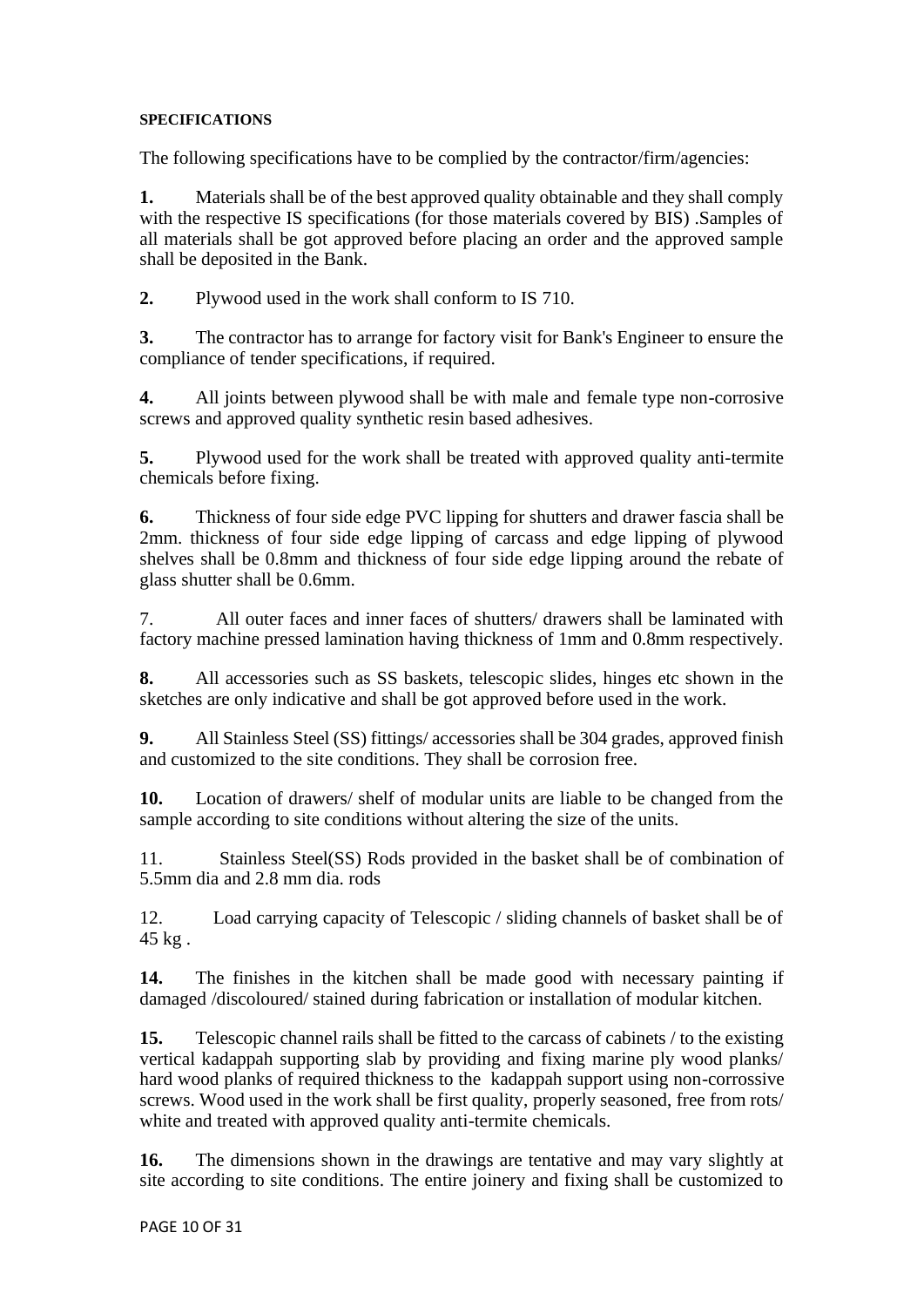the site requirement and carried out in a highly professional manner. Additional supports as required at site may be provided for proper fixity/ rigidly of the entire cabinet. Suitable arrangements may be made for fixing of the slides/ hinges etc. No extra payment shall be considered after award of work.

17. Gap between modular unit and existing vertical kadappah slab shall be filled with marine ply wood/ hard wood planks of required thickness and painted with synthetic enamel paint with primer and finished smoothly.

## **SAMPLES FOR APPROVAL**

Contractor, before supply of material should show the samples of all the materials to the bank and get it approved.

#### **SAFETY CODE**

The Contractor shall maintain in a readily accessible place first aid appliances including adequate supply of sterilised dressings and cotton wool.

An injured person shall be taken to a public hospital without loss of time, in cases where the injury necessitates hospitalisation.

No portable single ladder shall be over 8 metres in length. The width between the side rails shall not be less than 30 cm. Clear and the distance between two adjacent rungs shall not be more than 30 cm. When a ladder is used an extra mazdoor shall be engaged for holding the ladder.

Every opening in the floor of a building or in a working platform be provided with suitable means to prevent the fall of persons or materials by providing suitable fencing or railing whose minimum height shall be one metre.

Workers employed on mixing and handling material such as asphalt, cement, mortar shall be provided with protective footwear and rubber hand gloves.

Hoisting machine and tackle used in the works, including their attachments, anchorage and supports shall be in perfect condition.

The Employer reserves the right to instruct the Contractors to take additional safety precautions if found necessary.

All workers shall be provided with helmet, Safety Shoes and Safety belts.

• I/We accept to abide by the above scope of work & technical specifications.

Date : Signature of tenderer

Place : Name, Address & Seal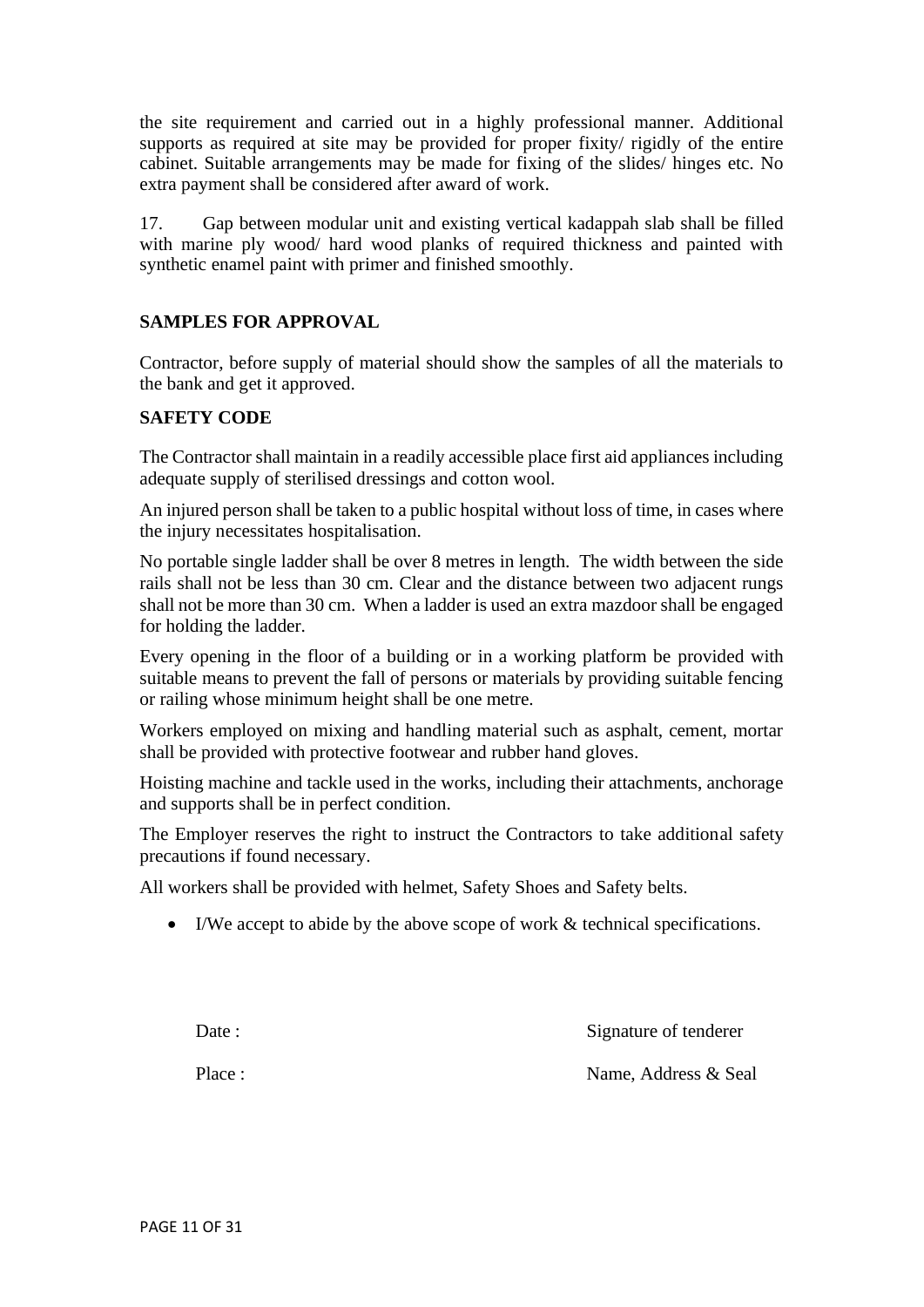#### **LIST OF APPROVED MAKE OF MATERIALS / TRADE**

- 1. Unless otherwise mentioned any one of the approved makes or brands shall be allowed to be used. Other specific equivalent brands with BIS mark may be allowed to be used if approved by NABARD.
- 2. The tenderer shall distinctly understand that it will not be their prerogative to insist on a particular brand from the list. Final selection will be done with the approval of NABARD.
- 3. Wherever contractor proposes to use equivalent makes (i.e. other than specified), the same shall be done after prior approval of the Bank. Any additional expenditure and time due to this shall be solely on contractor's account and no claims whatsoever shall be entertained in this regard.
- **4.** If the schedule of quantities prescribes a particular brand of materials or fittings, the same shall be considered while quoting the rates.

| SI <sub>No</sub> | <b>Material</b>                        | <b>Brand</b>                                                                                                              |
|------------------|----------------------------------------|---------------------------------------------------------------------------------------------------------------------------|
|                  | <b>MARINE PLYWOOD</b>                  | CENTURY PLYWOOD, KITPLY - KIT<br>GOLD, ANCHOR, WESTERN INDIA<br>PLYWOODS, GREENPLY, AEON EQUIVALENT<br>APPROVED BY NABARD |
| $\mathcal{D}$    | <b>LAMINATE</b>                        | GREENLAM, MERINO, EQUIVALENT<br><b>APPROVED BY NABARD</b>                                                                 |
| $\mathcal{D}$    | <b>SYNTHETIC RESIN</b>                 | FEVICOL, ARALDATE, VAMICOL                                                                                                |
| $\mathcal{R}$    | 304 GRADE S.S.<br>FITTINGS/ACCESSORIES | HETTICH, EBCO, HAFELE, SLEEK, SAI ANY<br>OTHER EQUIVALENT APPROVED BY<br><b>NABARD</b>                                    |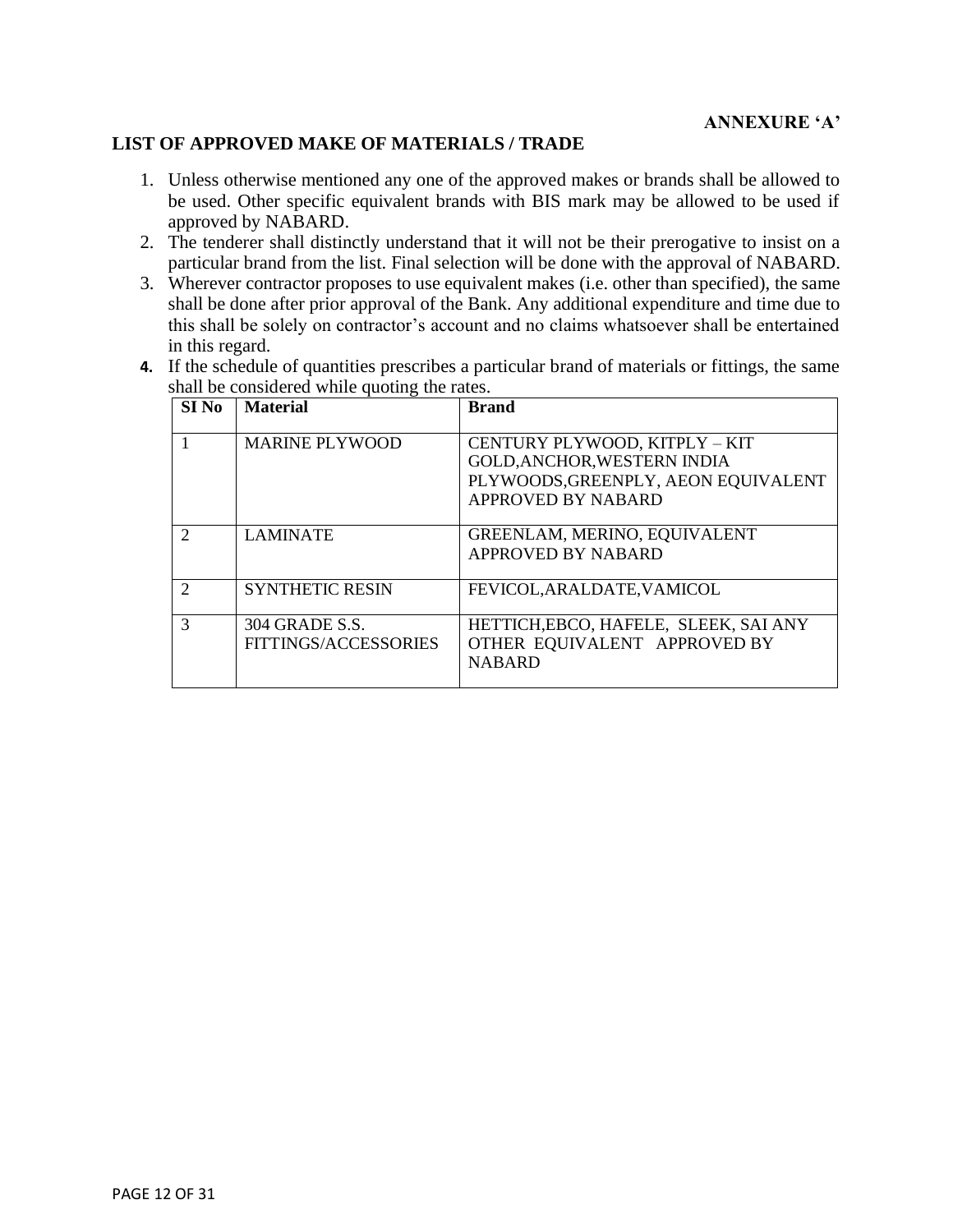## **ANNEXURE 'B'**

## **VIRTUAL COMPLETION CERTIFICATE**

Having executed the work in terms of the contract, we hereby certify and affirm that we have virtually completed the contracted works on \_\_\_\_\_\_\_\_\_\_\_\_\_\_\_.

We hereby certify that the work has been executed wholly to our satisfaction and with materials and workmanship in accordance with the contract.

We do certify further that we have executed the work in accordance with the applicable laws and without any transgression of such laws.

| Signature of the Contractor: |
|------------------------------|
|------------------------------|

Date :

Name :

Address :

Seal :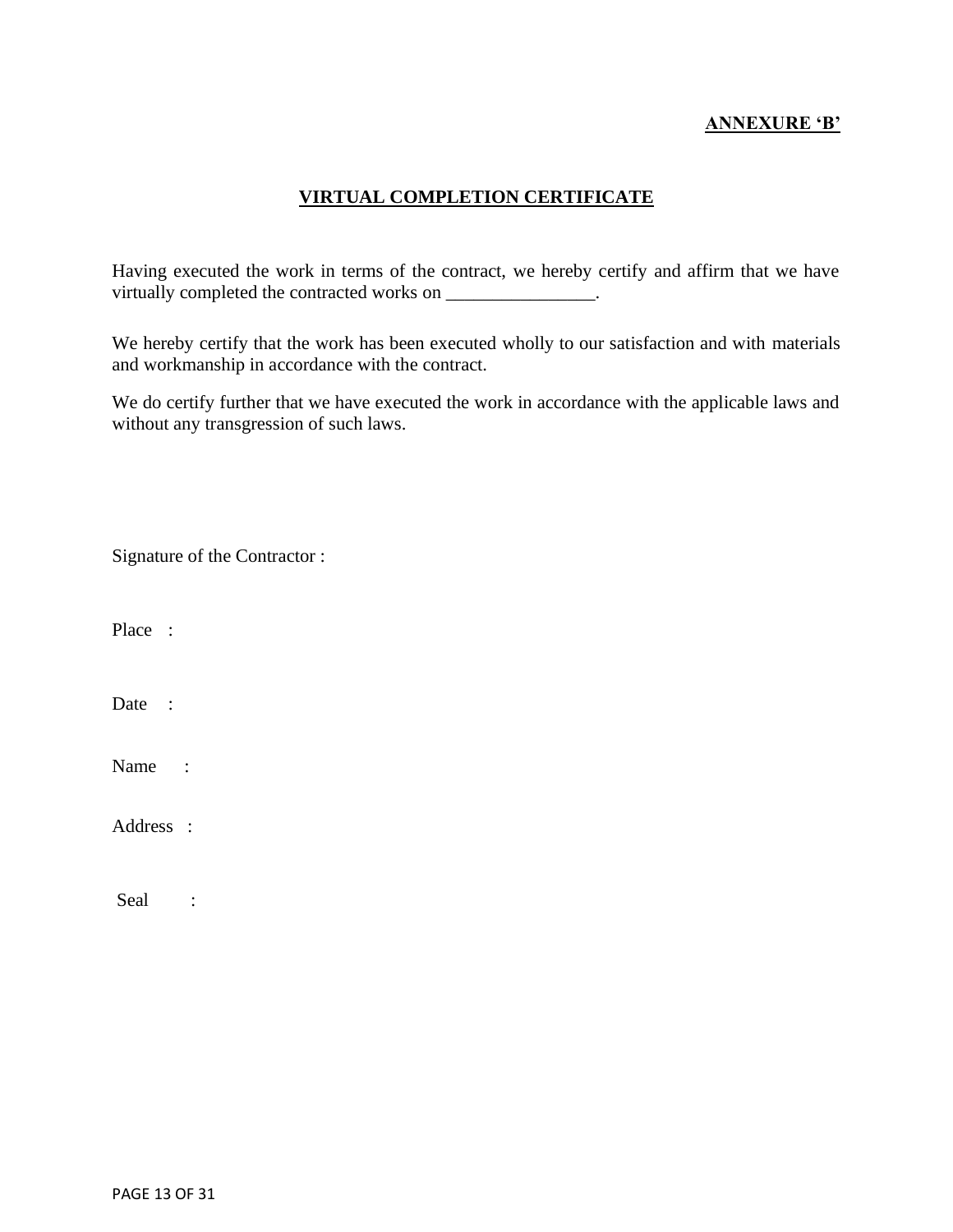#### **ANNEXURE C**

#### **ARTICLES OF AGREEMENT**

ARTICLES OF AGREEMENT made *on* this …………. day of ……… (month) *…..* between the National Bank for Agriculture and Rural Development (NABARD) and having its Head Office at C-24, G-Block, Bandra Kurla Complex, Bandra (E), Mumbai – 400051 and its Karnataka Regional Office at NABARD TOWER, 46 Kempegowda Road, Bengaluru 560009 (hereinafter called "the Employer") of the one part and *M/s ……………………………………* (hereinafter called "the Tenderer" or "the contractor") and having its registered office at ………………………………………………………………………………*,* 

*Mumbai …………………* of the other part.

WHEREAS the Employer is desirous of getting executed the work of **"**Supply, installation and commissioning of pre-fabricated (factory made) Modular Kitchen Units and other accessories in 8 Flats in NABARD Residential Quarters in Block MF 27 and MF28 at Nandini Layout, Bengaluru" and has caused *the technical and* price bids showing and describing the work to be done under the direction of the Employer.

AND WHEREAS the said technical bid and the Price Bid have been signed by or on behalf of the parties hereto.

AND WHEREAS the Tenderer has agreed to execute upon and subject to the conditions set forth in the *technical &* Price Bids and Conditions of Contract (all of which are collectively hereinafter referred to as "the said Conditions") the work shown upon the said technical specifications, and included in the Price Bid at the respective rates therein set forth amounting the sum as therein arrived or such other sum as shall become payable there under (hereinafter referred to as "the said contract amount").

NOW IT IS HEREBY AGREED AS FOLLOWS:-

1. In consideration hereinafter mentioned, the Tenderer will upon and subject to the conditions annexed, carry out and complete the works shown in the contract, described by or referred to in the Schedule of Quantities and in the said conditions.

2. The Employer shall pay the Tenderer the said contract amount or such sum as shall become payable at the times and in the manner specified in the said conditions.

3. The said Conditions and Appendix thereto and the documents attached hereto shall be read and construed as forming part of this Agreement and the parties hereto shall be respectively abide by, submit themselves to the said Conditions and the correspondence and perform the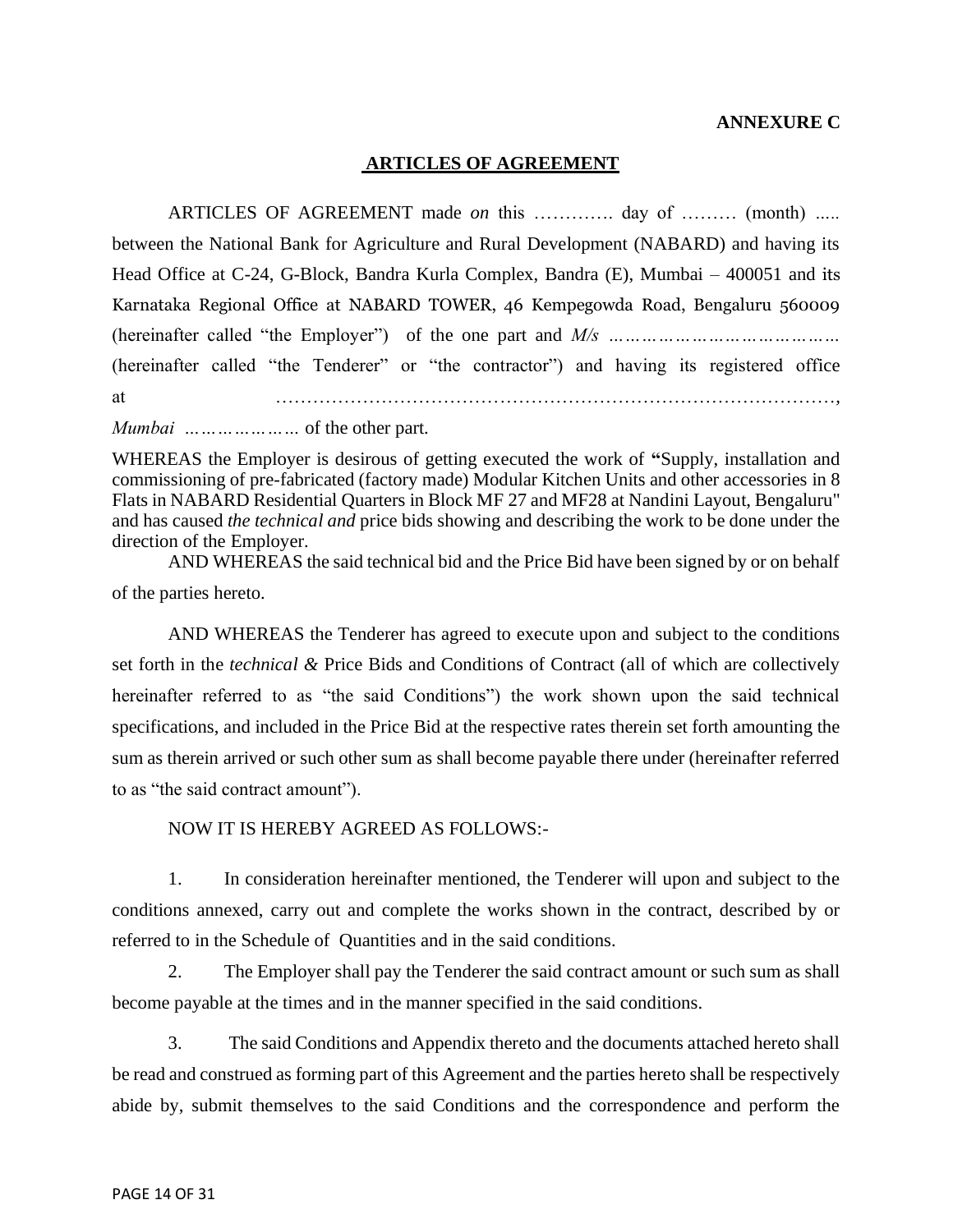agreement on their part respectively in the said conditions and the documents contained herein.

This Agreement and documents mentioned herein shall form the basis of this contract.

4. This contract is an item rate contract for carrying out the work of **"**Tender for Supply, installation and commissioning of pre-fabricated (factory made) Modular Kitchen Units and other accessories in 8 Flats in NABARD Residential Quarters in Block MF 27 and MF28 at Nandini Layout, Bengaluru" and to be paid for according to actual measured quantities at the rates contained in the Schedule of Rates and probable quantities or as provided in the said conditions.

5. The Tenderer shall afford every reasonable facility for the works of all the other Contractors, who are engaged by the Employer and shall make good any damage done by them or their people to any of the Employer's property after the completion of such works.

6. The Employer reserves to itself the right of altering the nature of work by adding to or omitting any items of work or having portions of the same carried out by engaging any other contractor / agency at it's sole discretion without prejudice to this contract. The contractor shall not have any right to claim loss of profit / loss of opportunity to work from the Employer.

7. The tenderer shall have to submit the "no other claims certificate" along-with the final bill and once the final bill is settled by the Employer, the tenderer will not have any right to claim for either any tender related or non-related work.

8. Time shall be considered as the essence of this contract, and the Tenderer hereby agrees to complete the entire work within 2 weeks starting from the  $2<sup>nd</sup>$  day of the date of issue of work order, subject nevertheless to the provision for extension of time as permissible by the Employer.

9. All disputes arising out of or in any way connected with this agreement shall be deemed to have arisen at Bengaluru and only the sole Arbitrator as appointed by both the parties upon mutual consent in Mumbai shall have the jurisdiction to determine the same.

10. That the all parts of this contract have been read and fully understood by the tenderer.

IN WITNESS WHEREOF the Employer has set its hands to these presents through its duly authorized officials and the Tenderer has caused its common seal to be affixed hereunto and the said two duplicates/ has caused these presents and the said two duplicates here of to be executed on its behalf, the day and year first herein above written.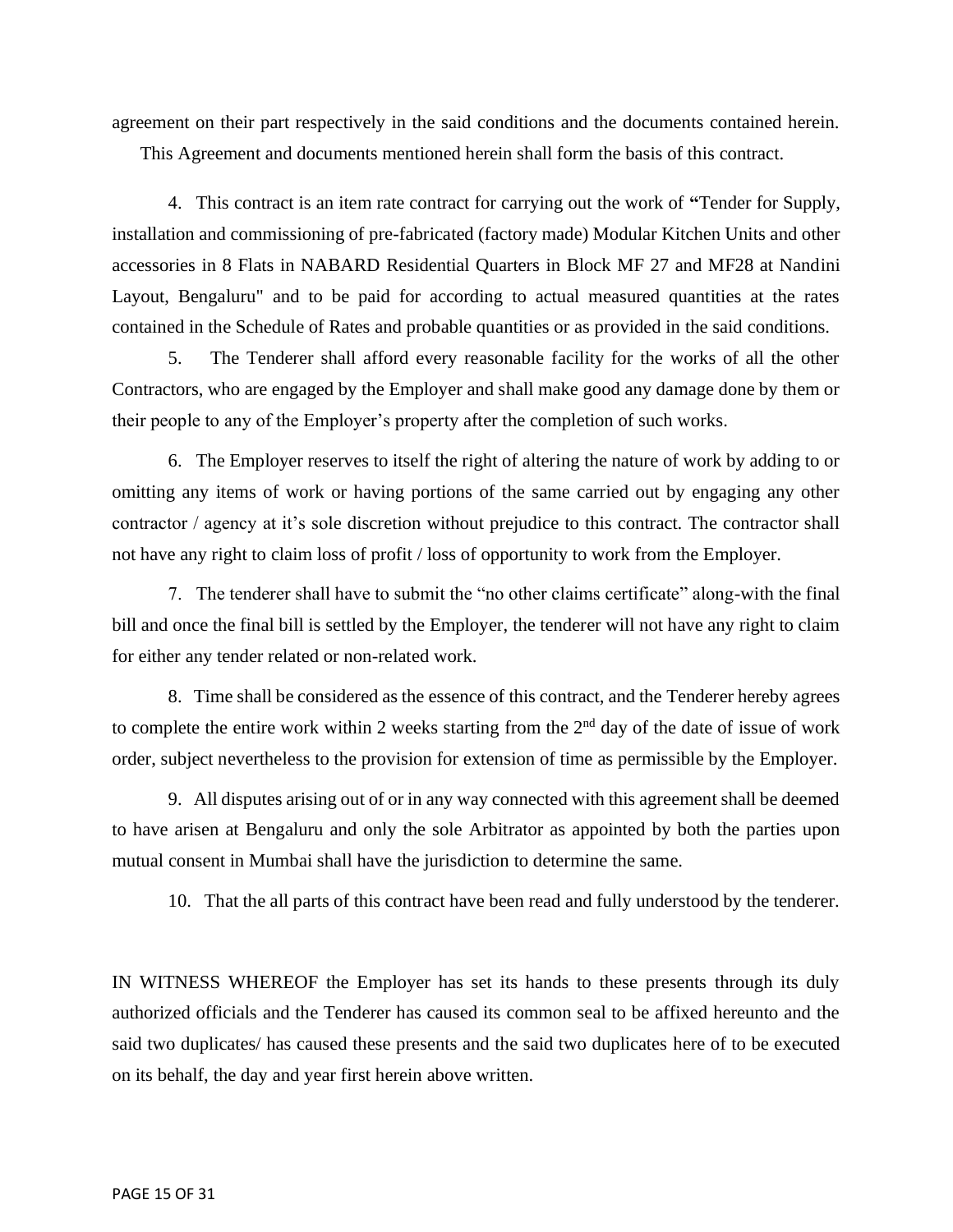Signature Clause

SIGNED AND DELIVERED by the

National Bank for Agriculture and

Rural Development by the hand of

Shri

(Name & Designation)

In the presence of:

Witness #1

Signature:

Name:

Address

Witness #2

Signature:

Name:

Address

SIGNED AND DELIVERED by the Bidder

(Name, Signature & Designation)

Witness #1

Signature:

Name:

Address

Witness #2

Signature: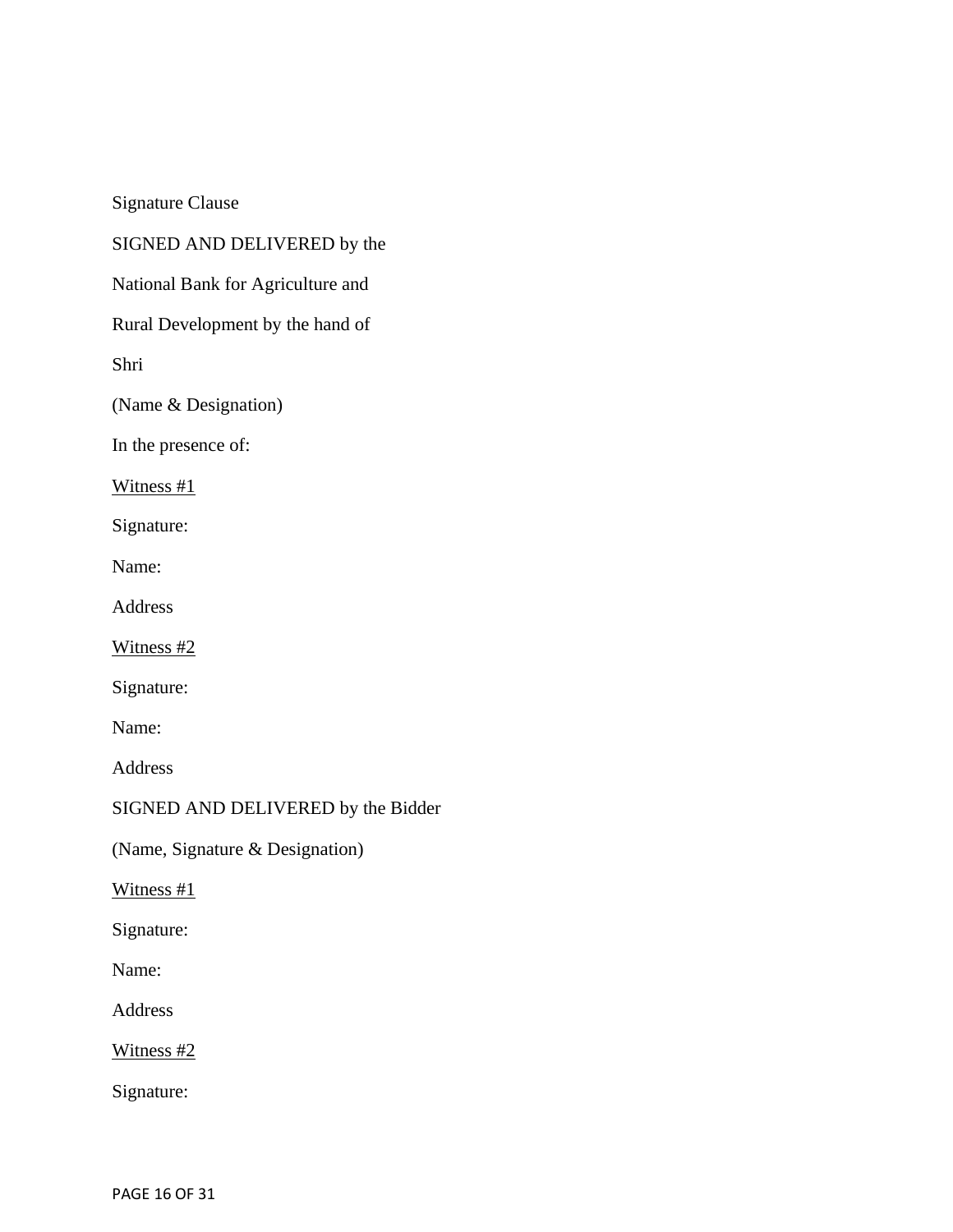Name:

Address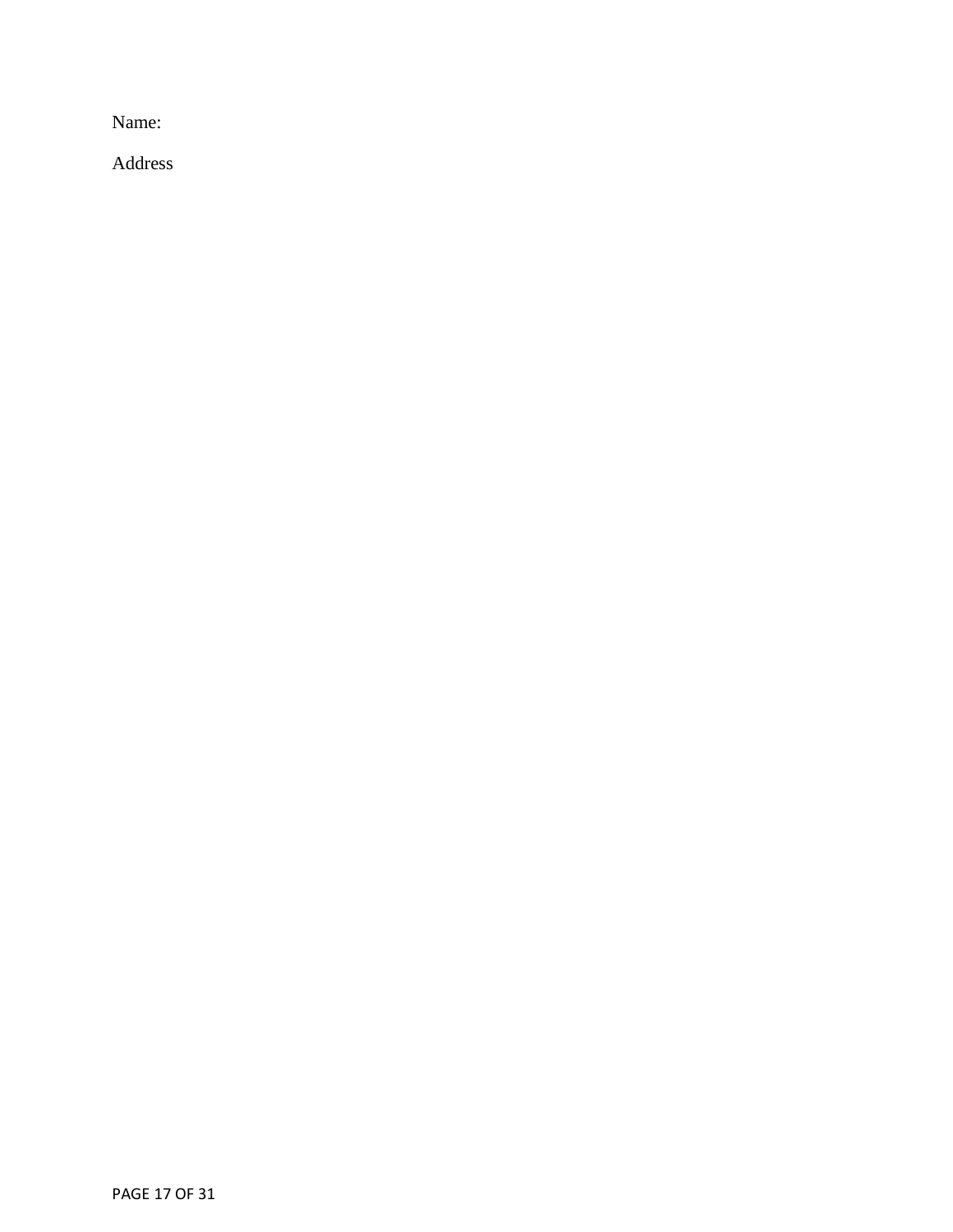#### **INDEMNITY BOND ANNEXURE D**

Know all men by these presents that I, Shri..............................................................of M/s …………………………………… do hereby execute Indemnity Bond in favour of National Bank for Agriculture and Rural Development (NABARD), having their Registered Office at NABARD TOWER, 46 Kempegowda Road, Bengaluru 560009 and M/s …………………………………… having their registered office at ……………………………., ……… on this ………. day of …......... 2022.

Whereas NABARD have appointed M/s ……………………………….. as the Contractor for their proposed work relating to **"**Tender for Supply, installation and commissioning of pre-fabricated (factory made) Modular Kitchen Units and other accessories in 8 Flats in NABARD Residential Quarters in Block MF 27 and MF28 at Nandini Layout, Bengaluru".

THIS DEED WITNESSETH AS FOLLOWS :-

I/We, on behalf of M/s …………………. hereby do indemnify *to keep NABARD and its Employees harmless* against and from

- any third party claims, civil or criminal complaints liabilities, site mishaps and other accidents or disputes and/or damages occurring or arising out of any mishaps at the site due to faulty work, for our negligence, faulty construction and/or for violating any law, rules and regulations in force, for the time being while executing/executed works by me/us,
- any damages, loss or expenses due to or resulting from negligence or breach of duty on the part of me/us or any *of our* sub-contractor/s if any, servants or agents.
- any claim by an employee of mine/ours or of sub-contractor/s, if any, under the Workmen Compensation Act and Employers Liability Act, 1939 or any other law, rules and regulations in force for the time being and any Acts replacing and/or amend the same or any of the same as may be in force at the time and under any law in respect of injuries to persons or property arising out of and in the course of the execution of the contract work and/or arising out of and in the course of employment of any workmen/employee.

any act or omission of mine/ours of sub-contractor/s if any, our/their servants or agents which may involve any loss, damage, liability, civil or criminal action.

IN WITNESS WHEREOF *M/s ……………………. has set their hands on this .......day of ….............*

SIGNED AND DELIVERED BY THE AFORESAID M/s ………………… through their authorized representative (Shri …………………………………….).

IN THE PRESENCE OF WITNESSES :

Signature

- 1. Name & Signature :
- **2.** Name & Signature: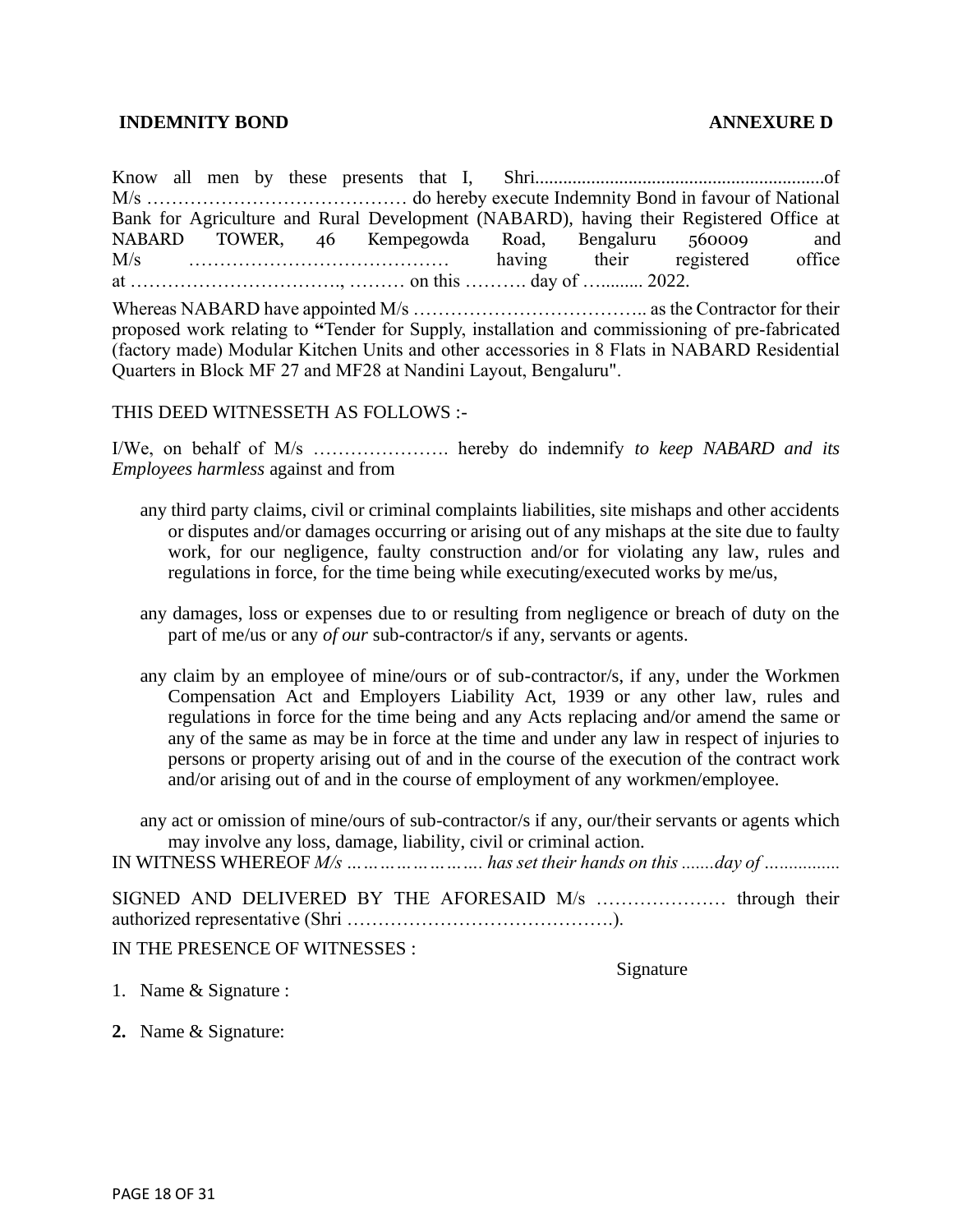#### **INTEGRITY PACT**

#### **(To be submitted in Rs.200 Stamp Paper)**

#### Between

#### **National Bank for Agriculture and Rural Development (NABARD)** hereinafter referred to as **"The Principal"**

And

............................................ hereinafter referred to as **"The Bidder/Contractor" Preamble**

The principal intends to award, under laid down organizational procedures, contract/s for....................................... The principal values full compliance with all relevant laws of the land, rules, regulation, and economic use of resources and of fairness

/transparency in its relations with its Bidder(s) and/or Contractor(s).

In order to achieve these goals, the Principal will appoint Independent External Monitors (IEMs) who will monitor the tender process and the execution of the contract for compliance with the principles mentioned above.

#### **Section 1 - Commitments of the Principal**

The Principal commits itself to take all measures necessary to prevent corruption and to observe the following principles:-

No employee of the Principal, personally or through family members, will in connection with the tender for, or the execution of a contract, demand, take a promise for or accept, for serf or third person, any material or immaterial benefit which the person is not legally entitled to.

The Principal will, during the tender process treat all Bidder(s) with equity and reason. The Principal will, in particular, before and during the tender process, provide to all Bidder(s) the same information and will not provide to any Bidder(s) confidential / additional information through which the Bidder(s) could obtain an advantage in relation to the tender process or the contract execution.

The Principal will exclude from the process all known prejudiced persons.

If the Principal obtains information on the conduct of any of its employees which is a criminal offence under the IPC/PC Act, or if there be a substantive suspicion in this regard, the Principal will inform the Chief Vigilance Officer and in addition can initiate disciplinary actions.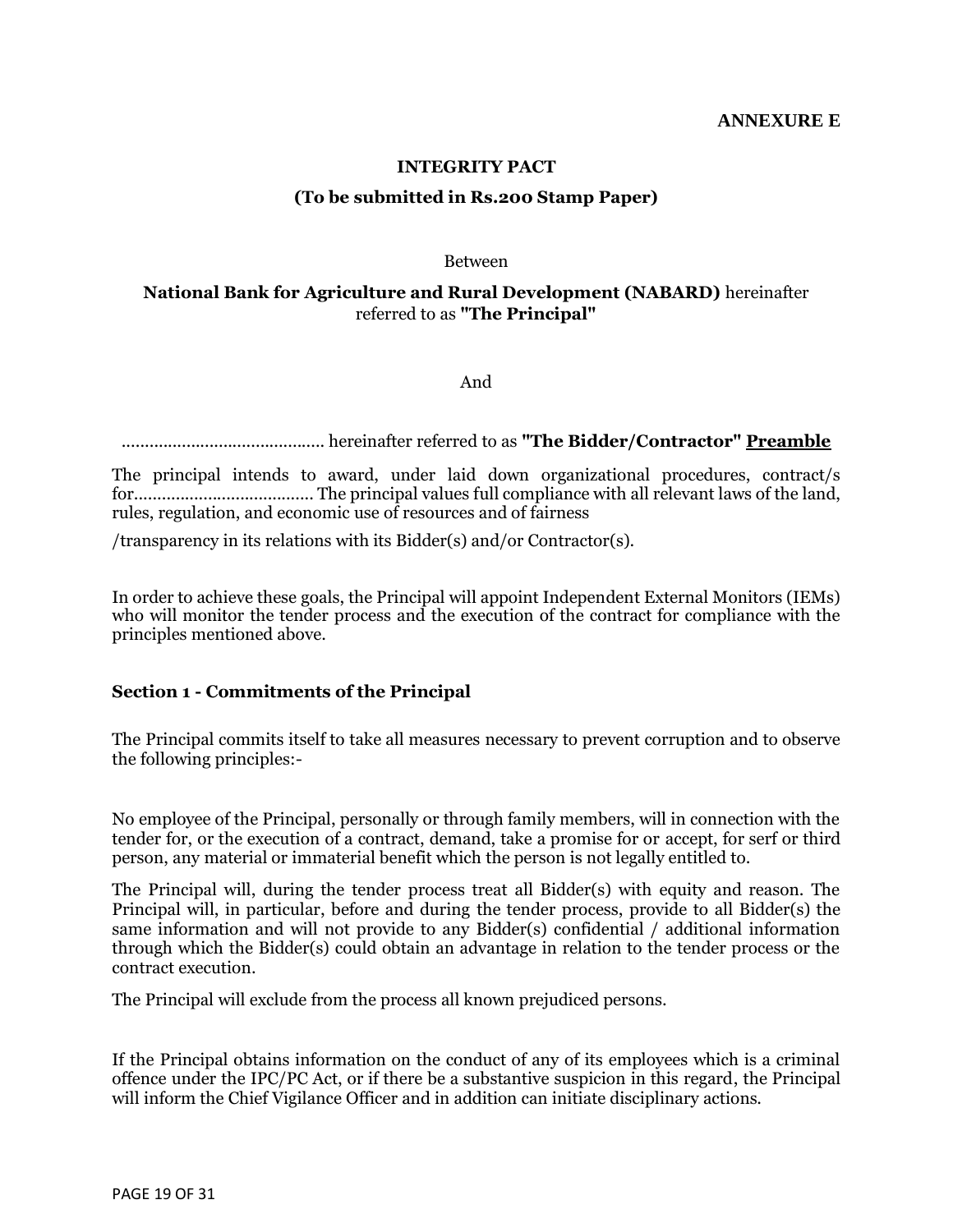#### **Section 2 - Commitments of the Bidder(s)/Contractor(s)**

The Bidder(s) / Contractor(s) commit themselves to take all measures necessary to prevent corruption. The Bidder(s) / Contractor(s) commit themselves to observe the following principles during participation in the tender process and during the contract execution:

The Bidder(s) / Contractor(s) will not, directly or through any other person or firm, offer, promise or give to any of the Principal's employees involved in the tender process or the execution of the contract or to any third person any material or other benefit which he/she is not legally entitled to, in order to obtain in exchange any advantage of any kind whatsoever during the tender process or during the execution of the contract.

The Bidder(s)/Contractor(s) will not enter with other Bidders into any undisclosed agreement or understanding, whether formal or informal. This applies in particular to prices, specifications, certifications, subsidiary contracts, submission or non-submission of bids or any other actions to restrict competitiveness or to introduce cartelization in the bidding process.

The Bidder(s)/Contractor(s) will not commit any offence under the relevant IPC/PC Act; further the Bidder(s) / Contractor(s) will not use improperly, for purposes of competition or personal gain, or pass on to others, any information or document provided by the Principal as part of the business relationship, regarding plans, technical proposals and business details, including information contained or transmitted electronically.

The Bidder(s)/Contractor(s) of foreign origin shall disclose the name and address of the Agents/representatives in India, if any. Similarly the Bidder(s)/Contractors(s) of Indian Nationality shall furnish the name and address of the foreign principals, if any.

The Bidder(s) /Contractor(s) will, when presenting their bid, disclose any and all payments made, is committed to or intends to make to agents, brokers or any other intermediaries in connection with the award of the contract.

Bidder(s) /Contractor(s) who have signed the Integrity Pact shall not approach the Courts while representing the matter to IEMs and shall wait for their decision in the matter.

The Bidder(s) /Contractor(s) will not instigate third persons to commit offences outlined above or be an accessory to such offences.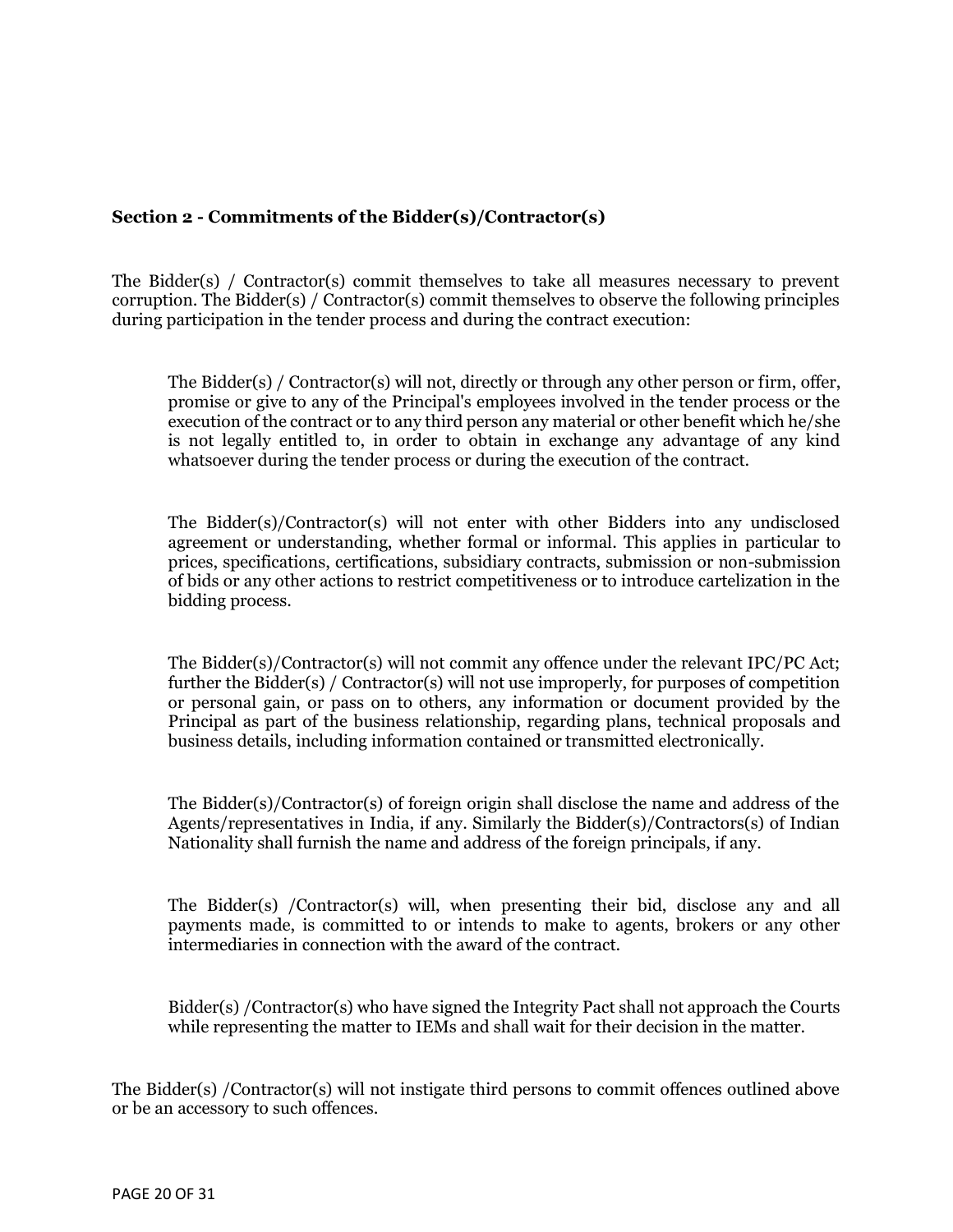## **Section 3 - Disqualification from tender process and exclusion from future contracts**

If the Bidder(s) /Contractor(s), before award or during execution has committed a transgression through a violation of Section 2, above or in any other form which put their reliability or credibility in question, the Principal is entitled to disqualify the Bidder(s) / Contractor(s) from the tender process.

#### **Section 4 - Compensation for Damages**

If the Principal has disqualified the Bidder(s) from the tender process prior to the award according to Section 3, the Principal is entitled to demand and recover the damages equivalent to Earnest Money Deposit/Bid Security.

If the Principal has terminated the contract according to Section 3, or if the Principal is entitled to terminate the contract according to Section 3, the Principal shall be entitled to demand and recover from the Contractor liquidated damages of the Contract value or the amount equivalent to Performance Bank Guarantee.

#### **Section 5 - Previous transgression**

The Bidder declares that no previous transgressions occurred in the last three years with any other Company in any country conforming to the anti-corruption approach or with any Public Sector Enterprise in India that could justify his exclusion from the tender process.

If the Bidder makes incorrect statement on this subject, he can be disqualified from the tender process.

#### **Section 6 - Equal treatment of all Bidders / Contractors/ Subcontractors**

In case of Sub-contracting, the Principal Contractor shall take the responsibility of the adoption of Integrity Pact by the Sub-contractor.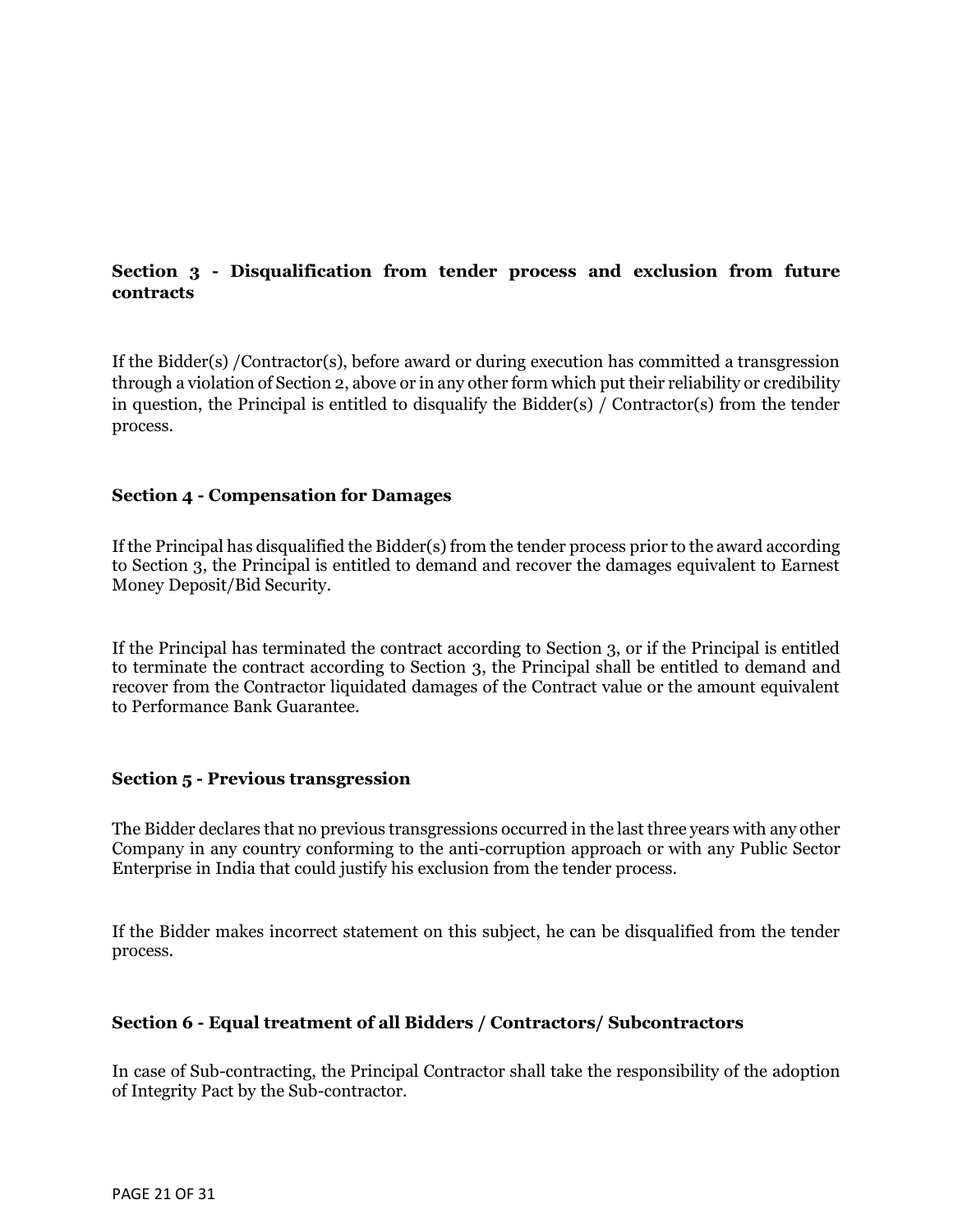The Principal will enter into agreements with identical conditions as this one with all Bidders and **Contractors** 

The Principal will disqualify from the tender process all bidders who do not sign the Pact or violate its provisions.

## **Section 7 - Criminal charges against violating Bidders(s) / Contractor(s)/ Subcontractor(s)**

If the Principal obtains knowledge of conduct of a Bidder, Contractor or Subcontractor, or of an employee or a representative or an associate of a Bidder, Contractor or Subcontractor which constitutes corruption, or if the Principal has substantive suspicion in this regard, the Principal will inform the same to the Chief Vigilance Officer.

## **Section 8 - Independent External Monitor**

The Principal appoints competent and credible Independent External Monitor for this Pact after approval by the Central Vigilance Commission. The task of the Monitor is to review independently and objectively, whether and to what extent the parties comply with the obligations under this agreement.

The Independent External Monitor appointed for NABARD is

## **Shri Pramod Kumar Sangewar, IRSS (Retd.)**

H. No. 12-5-65/1, Flat No. 109,

Sri Harsha Sethuram Unique

Vijayapuri Colony, South Lalaguda,

Secunderabad, Telengana – 560 017

The Monitor is not subject to instructions by the representatives of the parties and performs his/her functions neutrally and independently. The Monitor would have access to all Contract documents, whenever required. It will be obligatory for him/ her to treat the information and documents of the Bidders/ Contractors as confidential. He / she reports to the Chairman, NABARD.

The Bidder(s)/Contractor(s) accepts that the Monitor has the right to access without restriction to all Project documentation of the Principal including that provided by the Contractor. The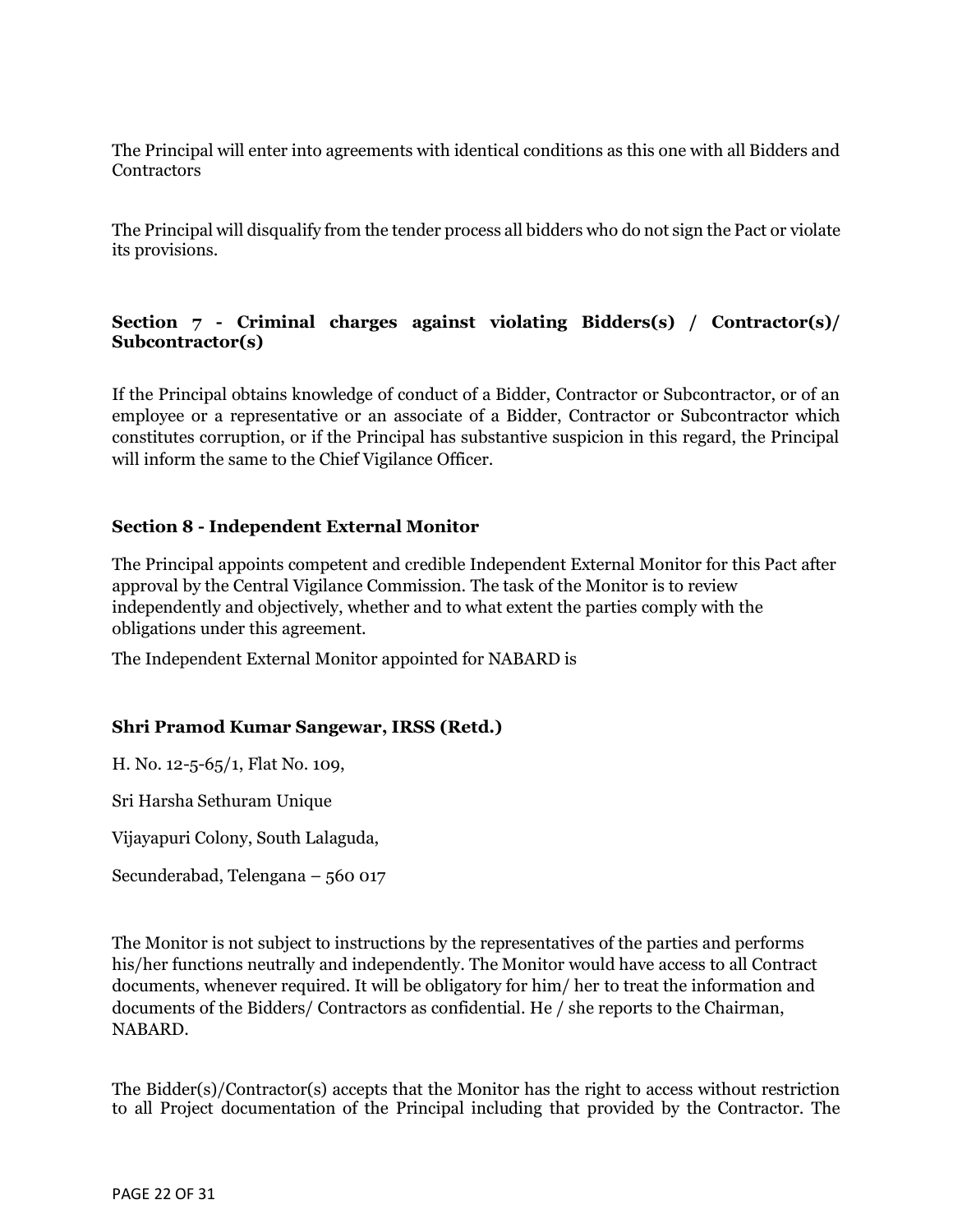Contractor will also grant the Monitor, upon his/her request and demonstration of a valid interest, unrestricted and unconditional access to their project documentation. The same is applicable to Sub-contractors.

The monitor is under contractual obligation to treat the information and documents of the Bidder(s) /Contractor(s) / Sub-contractor(s) with confidentiality. The Monitor has also signed declarations on `Non-disclosure of Confidential Information and of `Absence of Conflict of Interest'. In case of any conflict of interest arising at a later date, the IEM shall inform Chairman, NABARD and recuse himself/herself from that case.

The Principal will provide to the Monitor sufficient information about all meetings among the parties related to the Project, provided such meetings could have an impact on the contractual relations between the Principal and the Contractor. The parties offer to the Monitor the option to participate in such meetings.

As soon as the Monitor notices, or believes to notice, a violation of this agreement, he/she will so inform the Management of the Principal and request the Management to discontinue or take corrective action, or to take other relevant action. The monitor can in this regard submit nonbinding recommendations.

Beyond this, the Monitor has no right to demand from the parties that they act in a specific manner, refrain from action or tolerate action.

The monitor will submit a written report to the Chairman, NABARD within 8 to 10 weeks from the date of reference or intimation to him by the Principal and, should the occasion arise, submit proposal for correcting problematic situations.

If the Monitor has reported to the Chairman, NABARD, a substantiated suspicion of an offence under the relevant IPC/PC Act, and the Chairman NABARD has not, within reasonable time, taken visible action to proceed against such offence or reported it to the Chief Vigilance Officer, the Monitor may also transmit this information directly to the Central Vigilance Commissioner.

The word `Monitor' would include both singular and plural.

#### **Section 9 - Pact Duration**

This Pact begins when both parties have legally signed it. It expires for the Contractor 12 months after the last payment under the contract, and for all other Bidders 6 months after the contract has been awarded. Any violation of the same would entail disqualification of the bidders and exclusion from future business dealings. If any claim is made/lodged during this time, the same shall be binding and continue to be valid despite the lapse of this pact as specified above, unless it is discharge/determined by the Chairman of NABARD.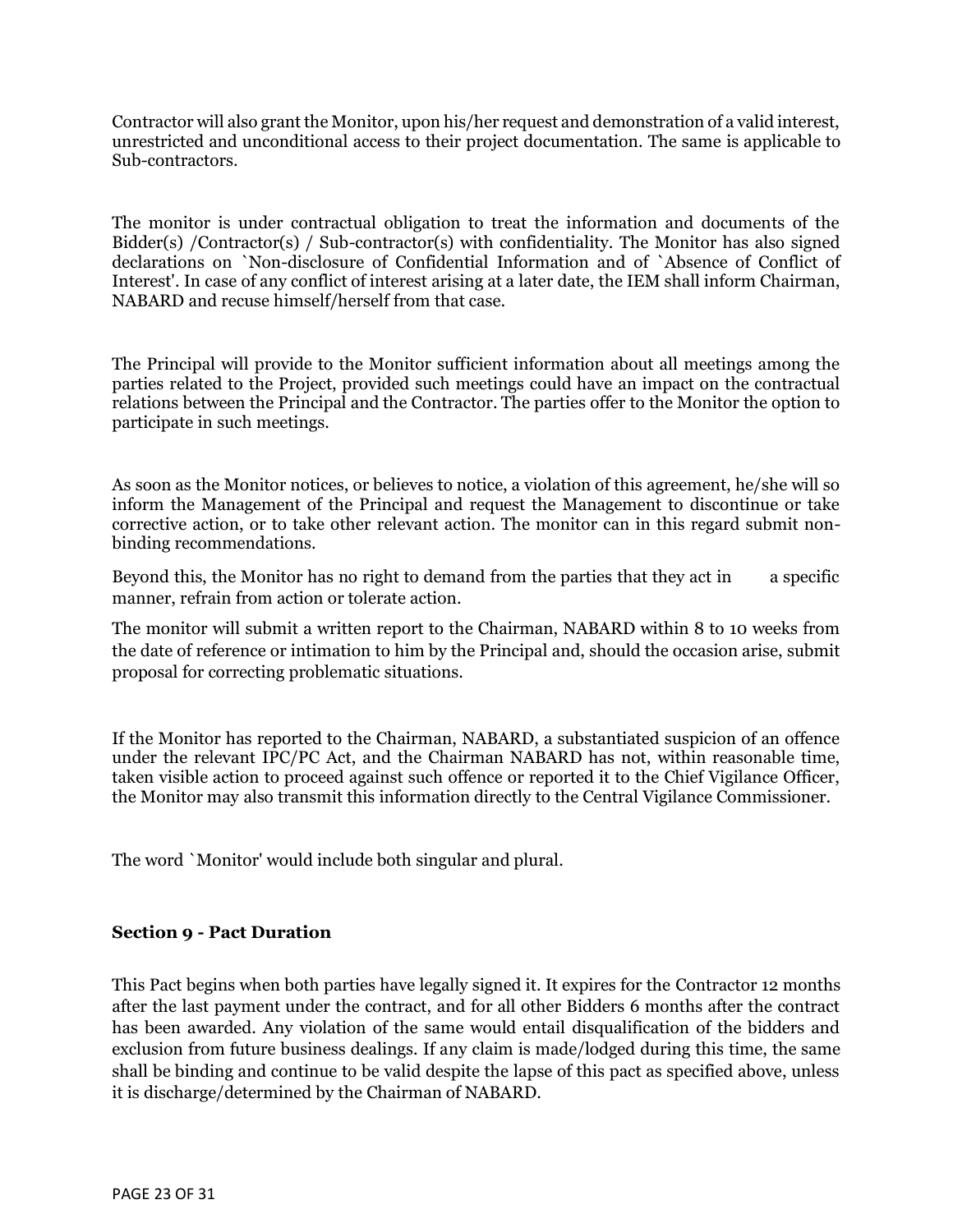#### **Section 10 - Other provisions**

This agreement is subject of Indian Law, Place of performance and jurisdiction is the Head Office of the Principal, i.e. Mumbai.

Changes and supplements as well as termination notices need to be made in writing. Side agreements have not been made.

If the Contractor is a partnership or a consortium, this agreement must be signed by all partners or consortium members.

Should one or several provisions of this agreement turn out to be invalid, the remainder of this agreement remains valid. In this case, the parties will strive to come to an agreement to their original intentions.

Issues like Warranty/Guarantee etc. shall be outside the purview of IEMs.

In the event of any contradiction between the Integrity Pact and its annexure, if any, the Clause in the Integrity Pact will prevail.

(Office seal) (Office Seal)

(For & On behalf of the principal) (For & on behalf of the bidder/Contractor)

Place

Date

Witness 1: (Name & Address)

PAGE 24 OF 31